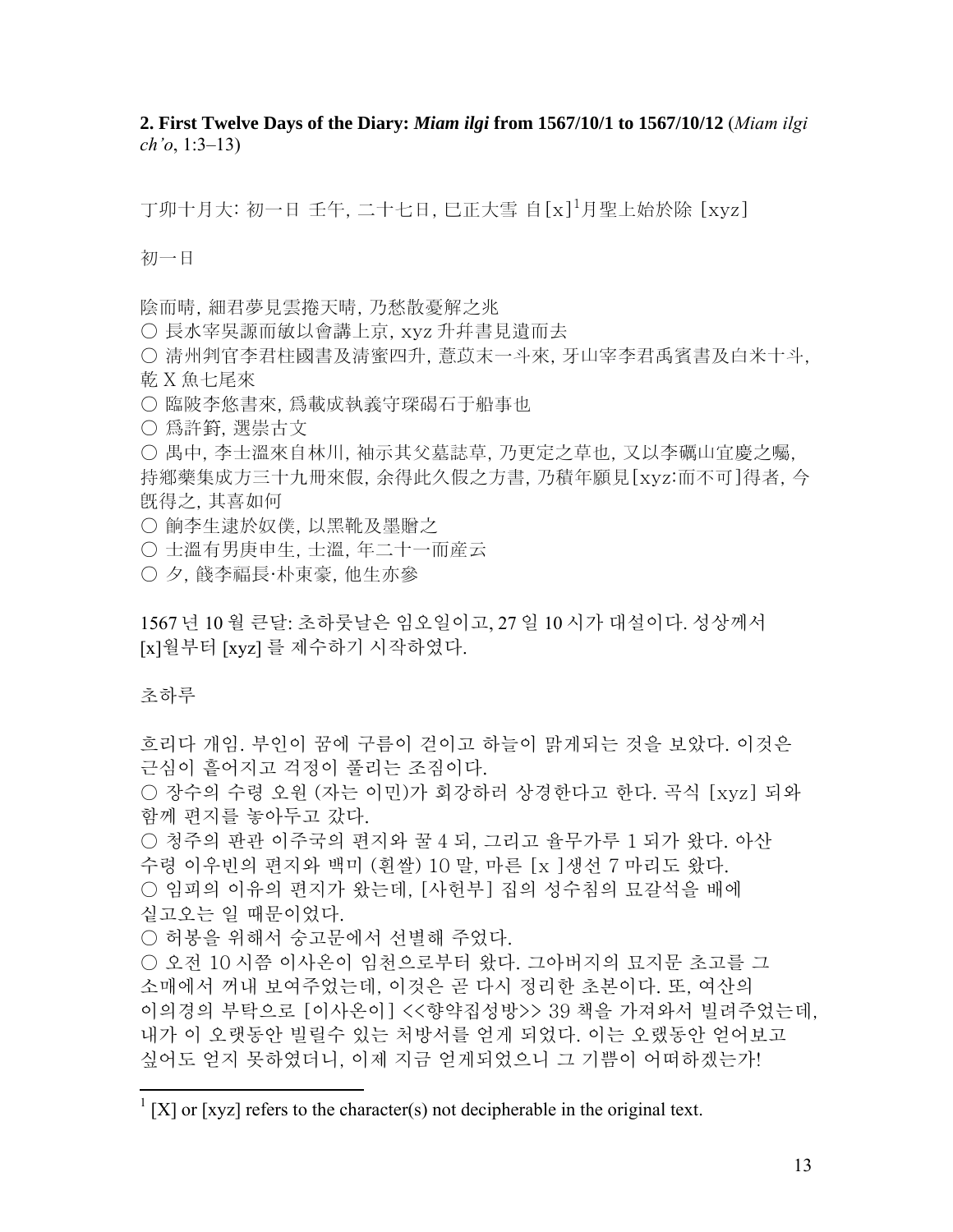○ 이생에게 음식을 대접해주었는데, [먹이는 것이] 종들에게까지 미쳤고, 검은 가죽신과 먹을 주었다. ○ 이사온이 아들이 있는데 1560 년에 태어났다. 사온이 21 세에 나았다고 한다. ○ 저녁에 이복장과 박동호를 전별했다. 다른 사람들도 참여했다.

1567, long 10th month: the first day of [the tenth lunar month] is *imo* day and the twentyseventh day, ten o'clock,<sup>2</sup> is the Great Snow.<sup>3</sup> From [x] month, the king<sup>4</sup> had begun appointing [xyz].

#### First day

There was overcast and then it cleared. My wife<sup>5</sup> in her dreams saw the clouds scatter away and the sky clear up. It was a portent that our anxieties will go away and our worries be resolved.

○ The magistrate of Changsu, O Wŏn, styled Imin, was on his way to the capital [to participate in] the *h* $\delta$ *egang*.  $\delta$  Together with [xyz] *toe*<sup>7</sup> of grain, he left his letter and departed. $8$ 

○ A letter from Governor's Aide (P'angwan) of Ch'ŏngju, Yi Chu-guk's letter, along with four *toe* of clear honey and one *mal* of adlai powder arrived. A letter from the

4 The reigning king at the time was King Sŏnjo.

<sup>&</sup>lt;sup>2</sup> In Chosŏn Korea, time of a day was divided into twelve units (twelve Earthly branches 地支) beginning with *cha* 子 hour, which marks eleven at night to one in the morning; *ch'uk*  $\pm$  hour, from one to three in the morning; and so on. *Sa*  $\pm$  hour, therefore, is from nine to eleven in the morning. The "correct" moment  $(ch\breve{\phi}ng \to within sa hour (saj\breve{\phi}ng)$ 巳正) is ten o'clock, while the beginning of the *sa* hour (巳初) is nine o'clock and the end of the *sa* hour (*samal*  $\Xi \ddot{\pi}$ ) is eleven.

<sup>3</sup> The Great Snow (*taesŏl*) is one of the twenty-four seasonal markers (*chŏlgi* 節氣). There are also seventy-two climactic markers  $(hu \notin)$  in a year, which predict climactic changes more precisely than the twenty-four seasonal markers.

<sup>&</sup>lt;sup>5</sup> "Segun" is Dong Fangsuo's (東方朔, 154 BCE–93 BCE) wife's name. Dong was a scholar-official during the reign of Emperor Wu of the Former Han, who supposedly lived for three thousand years after he ate a peach stolen from the Queen Mother of the Western Paradise.

<sup>6</sup> *Hoegang* is a part of state examinations, in which the candidate recites a selected section of the Confucian classics from memory.

<sup>7</sup> *Toe*, *mal*, and *sŏm* are measuring units of grain and other things. Although the exact amount of each unit varied according to locality and time, an approximate amount is as follows: 1 *sŏm* = 15 or 20 *mal* = 1 picul of grain by volume = 89.464 or 119.285 liter; 1 *mal* = 10 *toe* = 5.96 liter; and 1 *toe* = 10 hop = 0.596 liter.

<sup>&</sup>lt;sup>8</sup> The *Miam ilgi*, like other extant diaries of Chosŏn Korea, has numerous entries on receiving and sending and procuring various goods. For a study on this subject, see Yi Sŏng-im, "Chosŏn chunggi Yu Hŭi-ch'un ka ŭi mulp'um kumae wa kŭ sŏnggyŏk" [Purchase of goods and its nature in Yu Hŭi-ch'un's household in the mid-Chosŏn period], *Han'gughak yŏn'gu* 9 (1998): 83–112.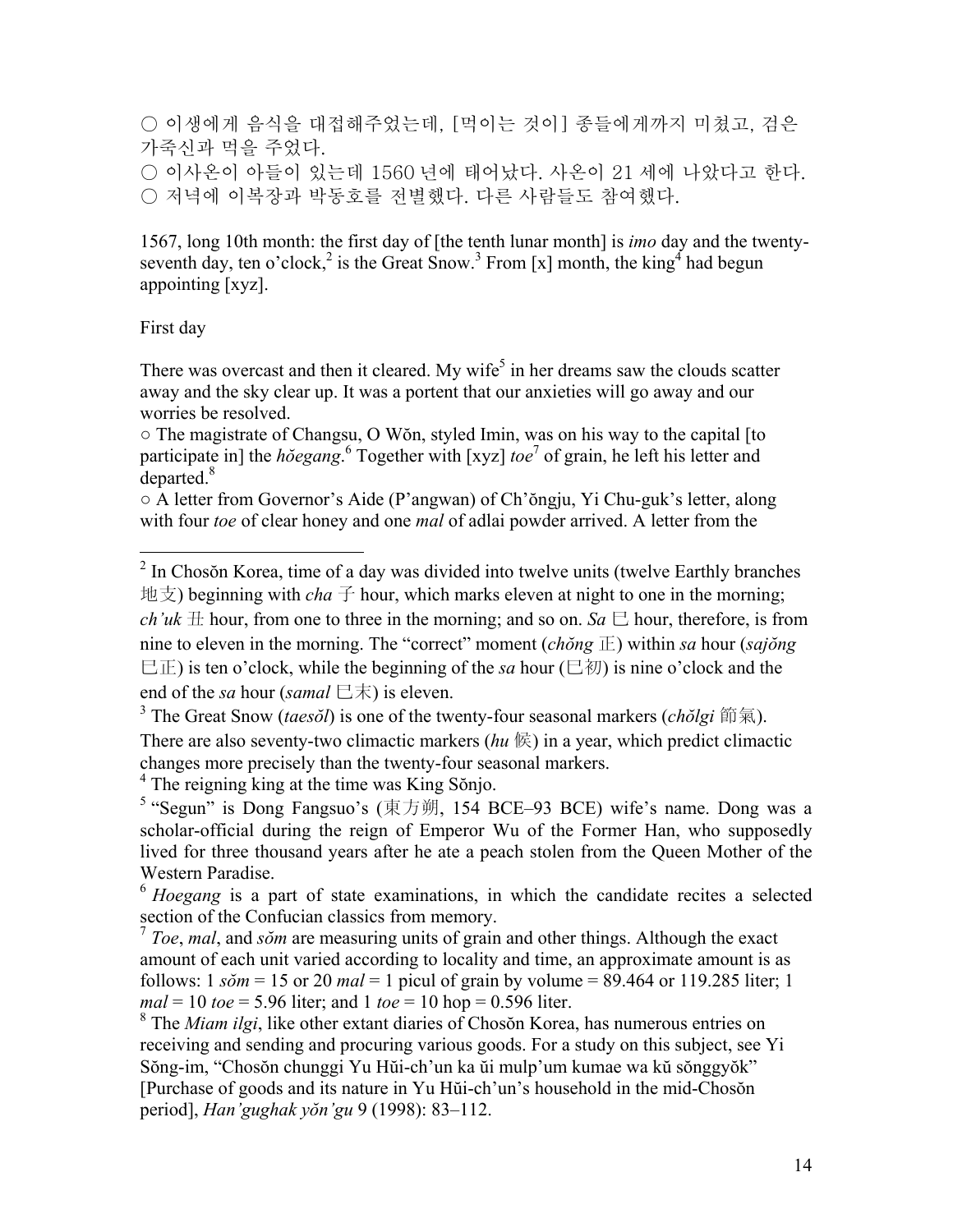magistrate of Asan, Yi U-bin, along with ten *mal* of polished rice and seven dried [x]-fish arrived.

○ A letter from Yi Yu of Imp'i came. [The letter was] about loading the gravestone  $(myogalsók)$  of Second Inspector Sŏng Su-ch'im  $(1493-1563)^9$  on a boat.

○ [I] made a selection from the *Sunggomun* for Hŏ Pong (1551–88).10

 $\circ$  At around ten in the morning, Yi Sa-on visited from Imch'on and took out a draft of his father's tomb inscription  $(myoj)$ <sup>11</sup> from his sleeve to show [to me]. This is an edited draft. In addition, by request of Yi Ŭi-gyŏng of Yŏsan, he brought over the *Compilation of Rustic Remedies* in 39 volumes to lend me. [Now] I obtained this remedy book that I can borrow for a long time. [This remedy book was something that] I had wanted to have for many years but have not been able to get. Now that I have gotten it, how happy I am!<sup>12</sup>  $\circ$  [I] treated one Mr. Yi<sup>13</sup> to a meal, including his slaves, and gave him black leather boots and ink stick.

○ [Yi] Sa-on has a son who was born in 1560. He was born when Yi Sa-on was twentyone years of age.

○ In the evening we had a farewell banquet for Yi Pok-chang and Pak Tong-ho. Other people participated, too.

------------------------------------

初二日

晴, 早朝, 李福長·朴東豪告歸, 余出接, 以墨爲求, 朴生亦以送二程全書爲諾

○ 細君夢見抱小孩兒, 又見孫男簪花, 其孩亦男也

○ 全州柳晋, 以赴會講過訪, 饋我薑一斗, 余以妹主所通議韓孝淸女子之婚, 以崔泂 中爲定, 蓋以門地當人俱美, 而又世世琴瑟和調故也

<sup>&</sup>lt;sup>9</sup> Sŏng Su-ch'im was the father of Sŏng Hon (1535–98), one of the most prominent Neo-Confucian scholars of the Chosŏn dynasty, and a disciple of Cho Kwang-jo (1482–1519). His gravestone is still extant in P'aju in Kyŏnggi Province, and its inscription was composed by Yi Hwang (1501–70).

<sup>&</sup>lt;sup>10</sup> Hŏ Pong was a disciple of Yu Hŭi-ch'un and an older brother of Hŏ Kyun, who is famous for his fiction, the *Story of Hong Kil-dong*. *Sunggomun* is an unknown book.

<sup>11</sup> A *myoji* is a tomb inscription buried close to the coffin, whereas the *myogalsŏk* in the previous sentence is a gravestone with an inscription erected right beside the tomb.

<sup>&</sup>lt;sup>12</sup> Yu Hŭi-ch'un cherished books and was an ardent book collector. When he moved in 1574, he counted 1,580 titles of books. When he returned home to Tamyang in 1575, all his books in Tamyang in addition to those shipped from Seoul totaled almost 3,500 titles. For a partial list of Yu's books and how he collected books, see Pae Hyŏn-suk, "Sŏnjo ch'o Kyosŏgwan hwaltong kwa sŏjŏk yut'ong ko—Yu Hŭi-ch'un ŭi Miam ilgi punsŏk ŭl chungsimŭro" [A study on the publication and transmission of books during the early period of King Sŏnjo—focused on the analysis of Yu Hŭi-ch'un's *Miam ilgi*], *Sŏjihak yŏn'gu* 18 (1999): 221–51.

<sup>&</sup>lt;sup>13</sup> The *saeng*  $\pm$  in Yi-saeng refers to a person who is younger than the writer.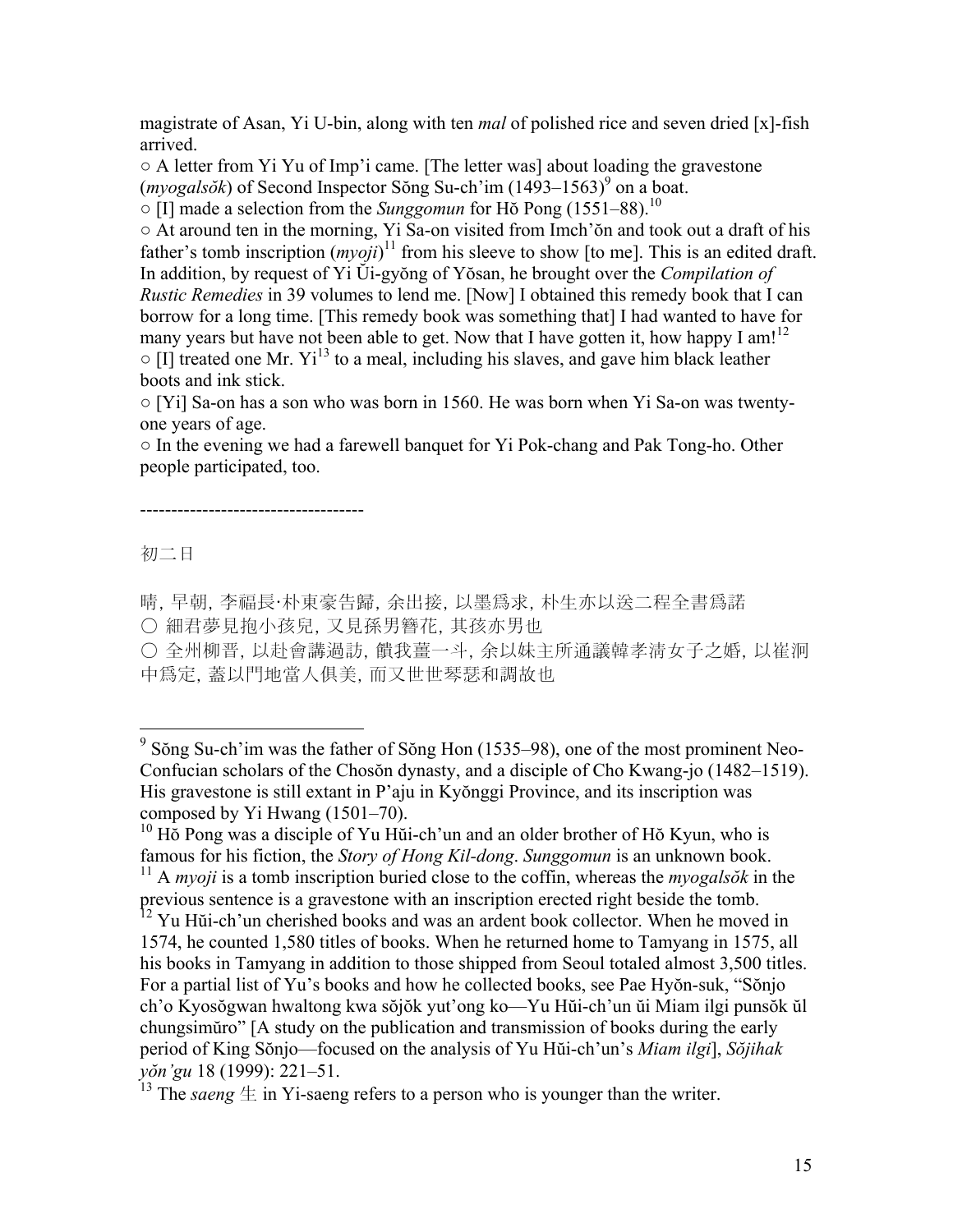○ 遣人, 取續蒙求于李森丈家, 森亦以四寸大父會葬, 到尼山送簡來 , 幷致李兵使 書, 及鞦皮來

- 婢夫子柱之壻二人來
- 是朝, 許葑辭詣全州, 以謁丈祖也
- 聞全尹, 以事降資當罷

#### 초이틀

맑음. 이른 아침에 이복장과 박동호가 떠난다고 하여 내가 나가서 만나보고, 먹을 구해달라고 했다. 박동호도 <<이정전서>>를 보내겠다고 승락하였다. ○ 아내가 어린 아이를 안고 있는 꿈을 꾸었다. 또 손자가 꽃을 머리에 꽂은 것을 보았다고 한다. 그 아이도 또한 남자아이였다. ○ 전주의 유진이 회강에 나아가는 일로 지나가다 방문하였는데, 나에게 생강 한 말을 선물로 주었다. 여동생이 한효청의 딸의 혼인 일로 논의해 왔는데, 나는 최형중으로 정해주었다. 대개 가문의 격과 당사자가 모두 적합하고, 또 대대로 금슬이 좋았기 때문이다. ○ 사람을 보내서 이삼의 장인 댁에서 <<속몽구>>를 가져오게 했다. 이삼은 사촌 할아버지 (종조부) 장례모임 때문에 니산에 도착해서 편지를 보내왔다. 그리고 아울러 이병사의 편지와 밀치끈 가죽을 [나에게] 보내왔다. ○ 여자종의 남편 자주의 사위 두사람이 왔다. ○ 이날 아침 허봉이 [나에게] 인사를 하고 전주로 갔는데, 장조 (처의 할아버지) 를 뵙는 일 때문이었다. ○ [내가] 들으니, 전주부윤이 [무슨] 일에 연계되어서 품계가 강등되고 파직을 당했다고 한다.

## Second day

 $\overline{a}$ 

Clear. Early in the morning, Yi Pok-chang and Pak Tong-ho took their leave. I went out to see them off, and I asked them to get some ink sticks. Pak Tong-ho also promised to send me the *Complete Works of the Cheng Brothers*.

○ My wife dreamed that she was holding a young child. She also saw our grandson with flowers pinned in his hair. The child was also a boy.

○ Yu Chin of Chŏnju came to visit on his way to the *hoegang*, and gave me one *mal* of ginger. [Because] my younger sister asked me about the marriage prospects of Han Hyoch' $\delta$ ng's daughter, <sup>14</sup> I decided on Ch'oe Hyŏng-jung. This is because both his family status background and his personal character are appropriate, and also because the couples in his family have for generations had a happy and harmonious marriage.

<sup>&</sup>lt;sup>14</sup> Han Hyo-ch'ŏng was a son of Yu Hŭi-ch'un's younger sister, who had married Han Sa-nul.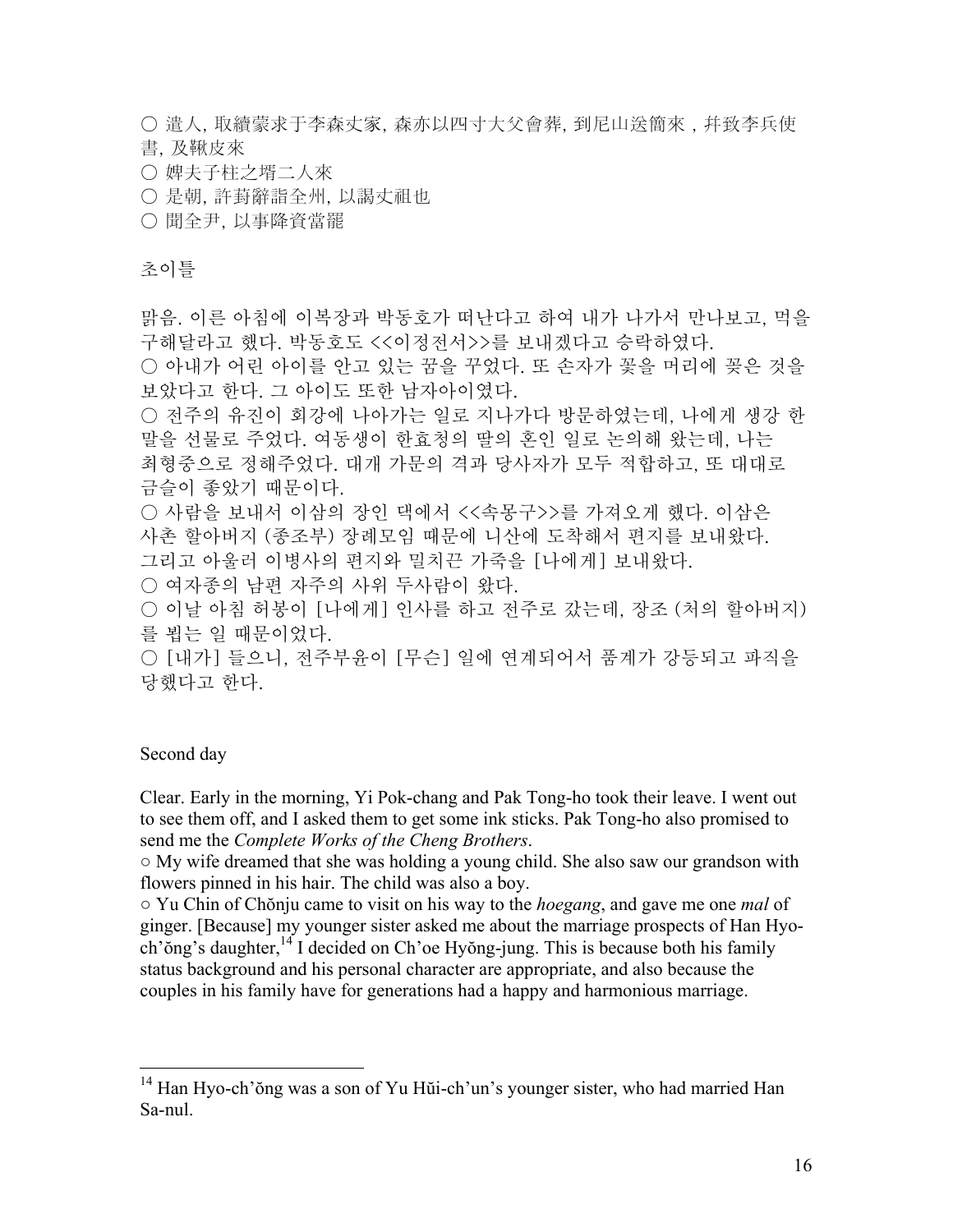○ [I] dispatched a person to Yi Sam's in-laws' house to fetch the book *Sok monggu* (Supplemented Primer for Children).<sup>15</sup> Yi Sam arrived in Nisan to attend [my] great uncle's funeral and sent a letter. In addition, he sent [me] a letter from Provincial Army Commander  $Yi^{16}$  and a leather crupper.

○ Two sons-in-law of the servant woman's husband named Chaju came.

○ This morning, Hŏ Pong paid me a farewell and went to Chŏnju in order to pay a visit to [his] wife's grandfather.

 $\circ$  I have heard that because magistrate of Special Capital Chŏnju<sup>17</sup> was implicated in an affair, his official title was downgraded and he also was removed from his post.

-------------------------------------

初三日

晴, 修問狀于全羅方伯, 以昨到礪山故也

○ 鄭彦洪奴, 持尹參判復簡來, 簡云, 頃者承旨李俊民, 力啓伸寃放謫之事, 專爲尊 侍等輩, 左相從而助陳云.

○ 昌平宰宋應秀景庸, 以赴會講過訪. 年壬申[주:中宗七年]生也,

以扇子·沈枾贈我 , 談話而去

○ 康津李億福赴會試過訪, 贈以柚子十枚 余亦贈墨 問將鑑疑處

○ 獻陵參奉金可賓過去

○ 礪山崔希程來

○ 連山宰黃君大猷, 以蕎米五斗·銀杏一斗, 爲饋來

○ 全義宰姜源季淸送米四斗來

○ 京中儒生崔棄, 自潭陽上來, 乃宋叅判純之外孫也, 奉宋公簡而來 與之語頗可 朴 生希元 亦以爲來 [xyz], 見尹安東書 則二程全書 已爲我印來云 ○ 全州燭一雙來

# 초삼일

 $\overline{a}$ 

맑음. 전라방백에게 안부편지를 갖추어 [보냈는데], [그가] 어제 여산에 도착했기 때문이다. ○ 정안홍의 남자종이 참판 윤씨의 편지를 가지고 왔다. 편지에 이르기를, "얼마전 승지인 이준민이 원통함을 풀어주고 적소에서 풀어주는 일로 힘써 아뢰었는데, 이는 오로지 존경하는 미암 등 여러사람을 위해 그런 것인데, 좌의정도 [그 의견을] 따라서 도와 아뢰었다" 고 한다.

<sup>15</sup> *Sok monggu* is one of the books that Yu Hŭi-ch'un wrote in imitation of *Meng qiu* 蒙 求 (Primer for Children) written by a Tang scholar Li Han 李瀚 as a textbook for children to learn Chinese characters.

<sup>&</sup>lt;sup>16</sup> The provincial army commander might refer to Yi Tae-sin  $\ddot{\hat{\phi}}$   $\ddot{\uparrow}$   $\hat{\uparrow}$  who was right army commander (U-pyŏngsa) at Ch'angwŏn at the time.

 $17$  Chŏnju Puyun here refers to Yi Chŭp, who appears again on the fourth day.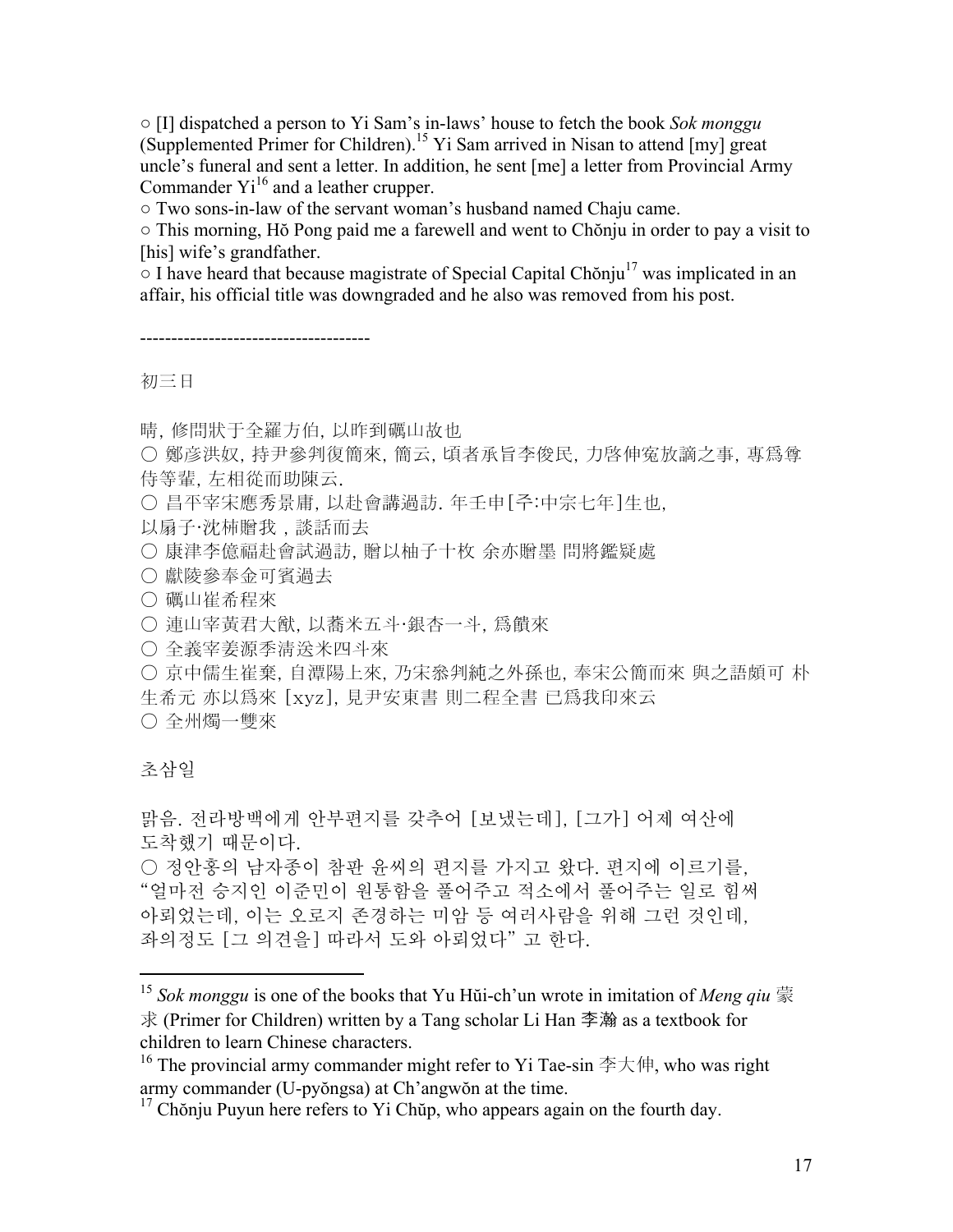○ [전라도] 창평의 수령 송응수 (자는 경용)가 회강에 나아가는 길에 지나가다 나를 찾아왔으니, [그는] 임신년 (1512) 출생이다. [그는] 부채와 삭힌 감을 나에게 주고, 대화를 나누다 갔다. ○ 강진의 이억복이 회시에 나아가는 길에 방문하였다. [그는 나에게] 유자 열개를 주었다. 나도 [그에게] 먹을 주고, <<장감>> 의 의심난 곳을 물었다. ○ 헌릉 (태종의 능) 참봉인 김가빈이 지나가다 들러갔다. ○ 여산의 최희정이 왔다. ○ 연산의 수령인 황대유가 메밀 다섯 말과 은행 한 말을 선물로 주려고 왔다. ○ 전의의 수령인 강원 (계청은 자)이 쌀 네 말을 보내왔다. ○ 서울의 유생 최기가 담양에서 올라왔는데, [그는] 참판 송순의 외손자이다. 송공의 편지를 받들고 왔는데, 그와 자못 대화를 나눌만 하였다. 박희원 역시 말하기를 [xyz], 안동의 부사 윤복 (자는 원례) 의 편지를 보니 <<이정전서>>를 이미 나를 위해서 인출하여 가져올 것이라고 한다. ○ 전주에서 초 한 쌍이 왔다.

Third day

 $\overline{a}$ 

Clear. [I] sent a letter to the provincial governor of Chŏlla Province because he arrived in Yŏsan yesterday.

○ A male slave of Chŏng An-hong delivered a reply letter from Second Minister (Ch'amp'an) Yun.<sup>18</sup> The letter says, "Recently, Royal Secretary Yi Chun-min (1524–90) strongly pleaded with the king [on behalf of those who had been exiled due to the literati purges of 1545 and 1547] in order to assuage their lamentations and release them from their banishment, and all this was done solely for the sake of honorable Miam and others in his situation. The left state councilor seconded him and recommended [the same in the spirit of] his assistance.

○ Ch'angp'yŏng magistrate Song Ŭng-su, styled Kyŏngyong, was on his way to the *hoegang* and stopped by. He was born in 1512. He gave me a fan and ripe persimmons as gifts. After conversing [with me], he left.

○ Yi Ŏk-pok of Kangjin visited [me] on his way to the *hoegang*. He gave me ten citrons. I also gave him an ink stick and asked him some questions about *Changgam* (General's Handbook). $^{19}$ 

 $\circ$  Kim Ka-bin, superintendent of Hŏllŭng (Hŏllŭng Ch'ambong),<sup>20</sup> dropped by and left. ○ Ch'oe Hŭi-jŏng of Yŏsan came.

○ Yŏnsan Magistrate Hwang Tae-yu came and gave [me] five *mal* of buckwheat and one *mal* of ginko nuts.

○ Magistrate of Chŏnŭi Kang Wŏn,21 styled Kyech'ŏng, sent [me] four *mal* of rice.

<sup>&</sup>lt;sup>18</sup> This Mr. Yun might refer to Yun Ŭi-jung 尹毅中 (1524–?) of Haenam Yun family.

<sup>&</sup>lt;sup>19</sup> *Changgam* is one of the seven classics for military men to learn.

 $20$  Hŏllŭng is King T'aejong's tomb.

 $21$  Kang Wŏn's birth and death years are unknown. He passed the lower civil service examination in 1552 and the *munkwa* in 1556. He was known to be an uncorrupt magistrate.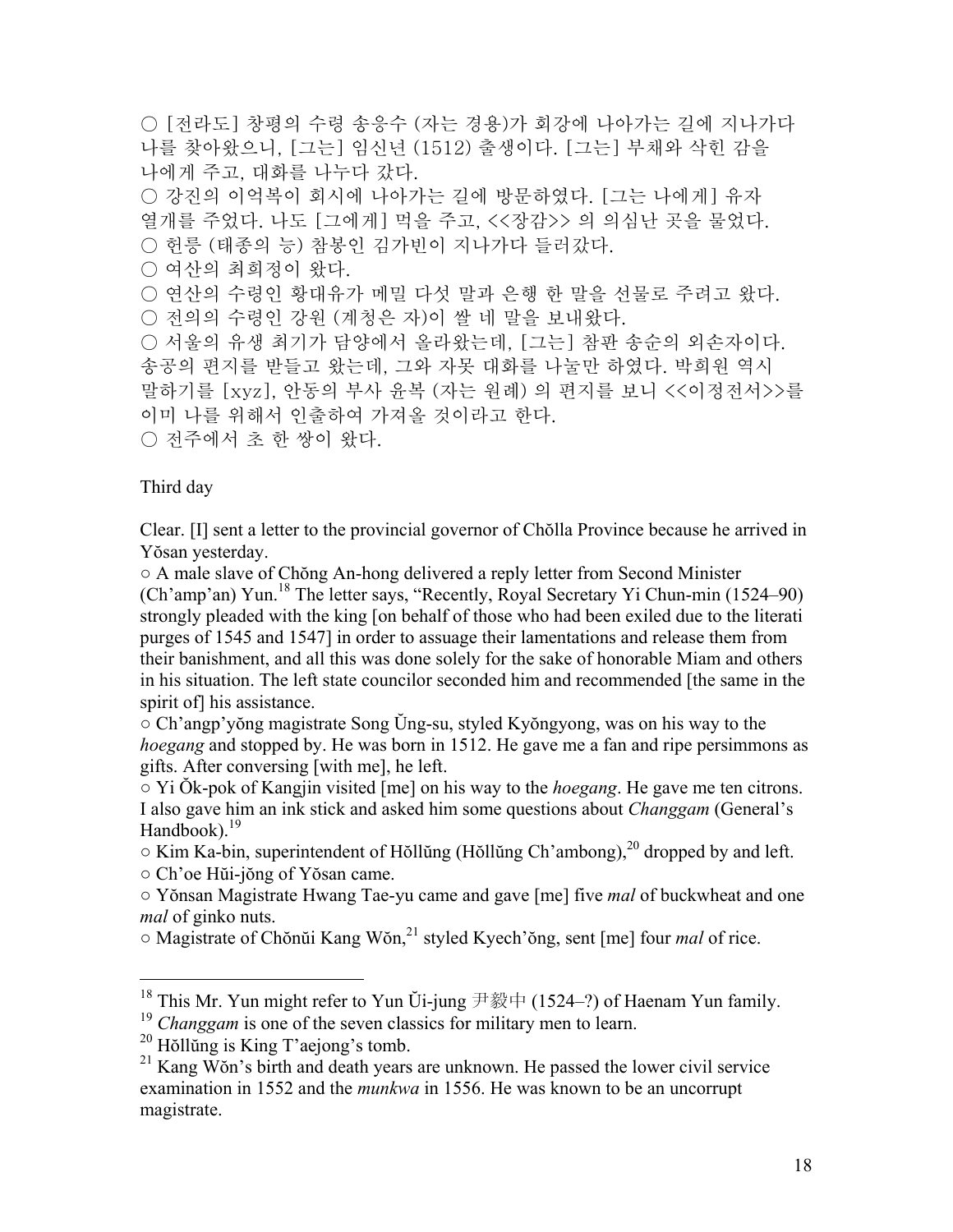$\circ$  Ch'oe Ki, a Confucian student in training in Seoul, came from Tamyang. He is a grandson of Second Minister (Ch'amp'an) Song Sun by his daughter. He delivered honorable Song's letter and he was a great conversation partner. Pak Hŭi-wŏn also said [xyz]. In the letter by Yun Pok, magistrate of Andong, the *Complete Works of the Cheng Brothers* has been already printed and will be coming [my way]. ○ A pair of candles from Chŏnju arrived.

-----------------------------------

初四日

晴, 朝, 送奴于全州, 承府[주:李揖]尹之通也.

- 雙溪上峯僧性己, 持沈枾來饋
- 前訓導裴欽送枾子來
- 朴別監光前, 饋二雞來.
- 連山金銚·尼山李森, 相繼來訪, 余與金象戲, 與李談話喜歡, 因附續蒙求, 使傳于 兵使
- 聞星州牧使, 韓性源明叔, 復柬, 許印送唐鑑云.
- 任異碩, 連日持能步馬, 請換余能走馬, 余從之, 其馬卽金碩柱馬也,
- 金宰, 送小豆五斗, 封餘醢蟹四十介·雜蟹一百介 入缸, 乾民魚三尾來.
- 尼山營吏李柱, 畢書東論持來, 余復以一扇報之
- 金宰, 問明日卒哭[주:明宗]脫衰, 卽用肉於使客安否, 余對以卒哭日內, 遽卽用肉未安, 當俟翌日云
- 義禁都事宋海容, 來自洛中, 相對從容, 修付送叅判企翁[주:宋純]書

○ 聞今月十三日, 三殿移御昌慶宮

#### 초사일

맑음. 아침에 전주에 종을 보냈으니 부윤의 소식을 받들기 위해서였다.

- 쌍계 상봉의 중 성기가 삭힌감을 가져와서 주었다.
- 전 훈도 배흠이 감을 보내왔다.
- 별감 박광전이 닭 두마리를 선물로 가지고 왔다.
- 연산의 김조와 니산의 이삼이 연이어 방문하여 왔다. 내가 김조와 장기를 두었다. 그리고 이삼과 담화를 나누니 기쁘고 즐거웠다. <<속몽구>>를
- [이삼에게] 시켜서 병사에게 보내었다.
- 들으니 성주목사 한성원(자는 명숙)이 답장편지에 <<당감>>을 인쇄해서 보내준다고 한다.
- 임이석이 날마다 능보마를가지고 나의 능주마와 바꾸자고 청해서 내가 그의 청에 따랐다. 그 말은 곧 김석주의 말이다.
- 수령 김씨가 팥 5 말, 봉여물인 게젓갈 40 항아리와 잡게 100 항아리, 마른 민어 세마리를 보내왔다.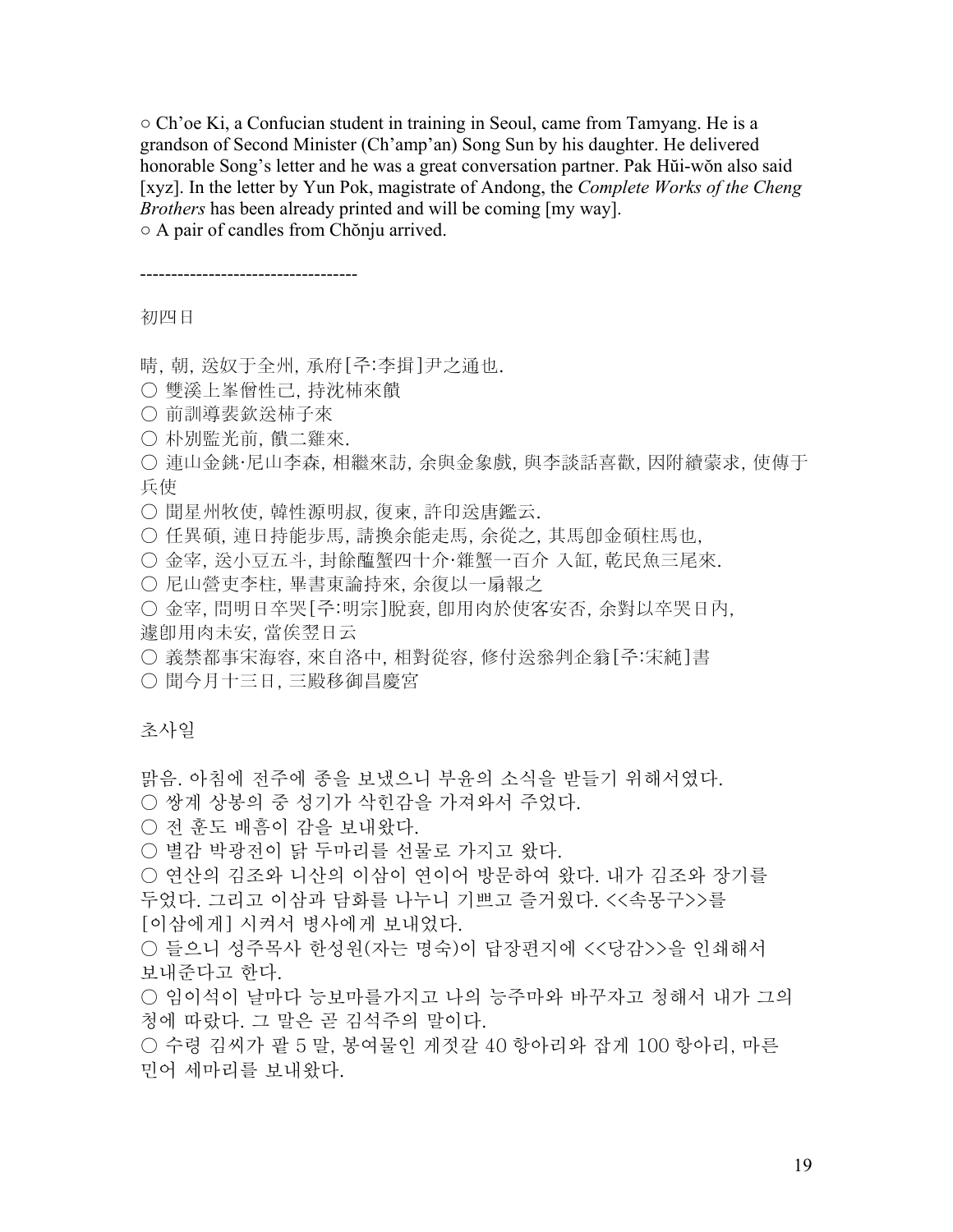○ 니산 영리 이주가 <<동론>>을 다 써서 가지고 왔다. 나는 답례로 부채 하나로 보답하였다.

○ 김수령이 내일 (명종의) 졸곡에 상복을 벗게되니, 바로 관료 방문객에게

고기를 대접해도 될지 물었다. 내가 졸곡일 안에 바로 고기를 사용하는 것은 좋지 아니하니 마땅히 다음날을 기다려야 한다고 대답하였다.

○ 의금부도사 송해용이 서울서 왔다. [그와] 조용히 상대하였다. 참판 송순에게 보내는 편지를 그 편에 보냈다.

○ 들으니 이달 13 일에 삼전(인종비, 명종비, 선조)께서 창경궁으로 옮겨가신다고 한다.

# Fourth day

1

Clear. In the morning, I sent a slave to Chŏnju to receive a reply from Yi Chip, magistrate of Special Capital (Puyun).

○ Monk Sŏnggi who resides on the Peak of Ssanggye brought me sweetened persimmons.

○ Pae Hŭm, former instructor [of public school in counties] (Hundo), sent me persimmons.

○ Pak Kwang-jŏn, assistant director of the local yangban bureau (Pyŏlgam), presented me two chickens.

○ Kim Cho of Yŏnsan and Yi Sam of Nisan visited me one after the other. I played chess with Kim and had a delightful conversation with Yi. I had Yi deliver the *Sok monggu* to the provincial army commander.

○ I learned from the reply letter from Han Sŏng-wŏn, styled Myŏngsuk and magistrate of Sŏngju, that he would print *Tang jian* (Historical Record of Tang)<sup>22</sup> and send it to me. ○ For several days, Im I-sŏk was asking to trade his fit-for-walking horse with my fit-forrunning horse. I consented to it. His horse had been Kim Sŏk-chu's.

○ Magistrate Kim23 sent me five *mal* of red beans, forty jars of pickled crabs that had been the surplus portion of tributes to the king,  $^{24}$  one hundred jars of crabs, and three dried brown croakers.

○ Yi Chu, an administrative clerk at the provincial office (*yŏngni*), had finished transcribing the *Tongnon*<sup>25</sup> and sent it to me. I gave him a fan in response.

 $\circ$  Magistrate Kim<sup>26</sup> asked me whether or not it was appropriate to serve meat to guest officials because tomorrow is the day of *cholgok* (ending wailing)<sup>27</sup> and discarding

<sup>&</sup>lt;sup>22</sup> *Tang jian* is a book compiled by Fan Zuyu 范祖禹 (1041–98).

<sup>&</sup>lt;sup>23</sup> Magistrate Kim refers to Kim Sa-wŏn of Ŭnjin, Ch'unch'ŏng Province, where Yu Hŭich'un was banished at the time.

<sup>24</sup> *Pongyŏ* 封餘 means the leftover tributes, which were to be divided among officials.

<sup>25</sup> *Tongnon* might be the *Tongguk t'onggam ron* (Discourse on Comprehensive Mirror to Aid in Government for the Eastern Kingdom), which had been written by Yu Hŭi-ch'un's maternal grandfather Ch'oe Po 崔溥 (1454–1504).

<sup>26</sup> Ŭnjin magistrate Kim Sa-wŏn.

<sup>&</sup>lt;sup>27</sup> *Cholgok* is a ceremony performed for the dead on the first day after three months/years have passed.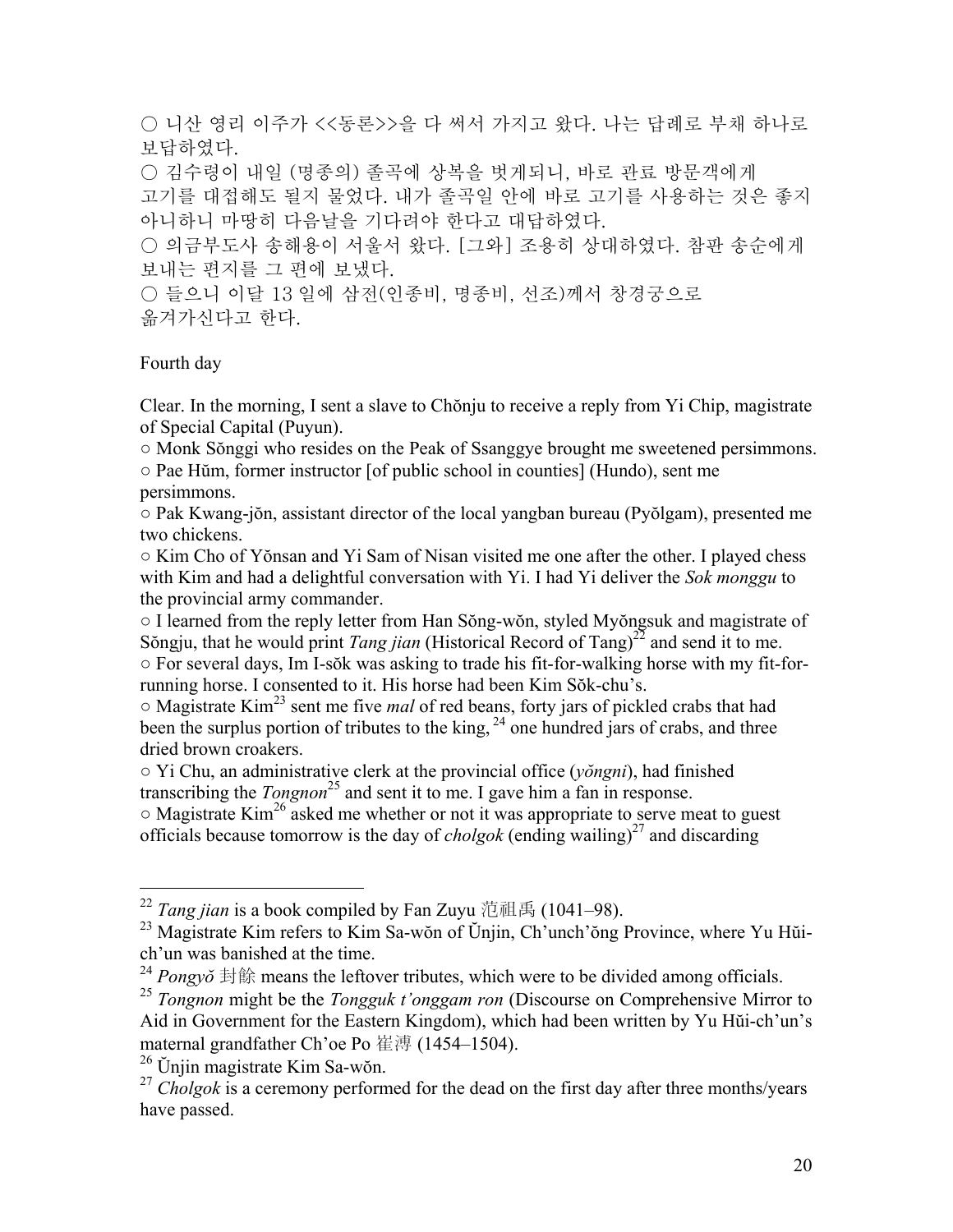mourning attire. I responded that it would be too hasty to use meat on the day of *cholgok* and that one must wait until the day after *cholgok*.

○ Song Hae-yong, inspector of the State Tribunal (Ŭigumbu Tosa), came from the capital. We talked quietly. I wrote a letter to Song Sun, styled Kiong, second minister, and had him deliver it.

 $\circ$  I heard that on the thirteenth day of this month the three royal highnesses<sup>28</sup> are to move to Ch'anggyŏng Palace.

----------------------------------

#### 初五日

晴、是日卒哭、改麻笠爲白笠、又除麻帶。

- 朝送欣非及奴漢陽于潭陽、爲赴宋忠順之葬也、葬在初六日、委遣之。
- 余噴嚏、占得离卦生體、又細君夢見到峻險之山、還到于宅舍、吉兆也。
- 以大燭一雙、蕎米二斗、糯米二斗送于忠順宅、賻葬需也。

○ 全羅新監(宋贊)司到尼山、因囘來營吏存問。

○ 光陽武士金麗生子耀、以赴會試過訪、以十柚子爲贈、余亦贈以漆扇。

○ 聞慕義殿在昌德宮

## 초오일

맑음. 오늘은 졸곡일이다. 마립 (흑립)을 벗고 백립으로 고쳤다. 마대를 제거했다. ○ 아침에 흔비와 남자종 한양을 담양으로 보냈으니, 충순위에 속한 송씨의 장사에 참가하기 위해서였다. 장사는 육일날에 있는데 위임해서 보냈다. ○ 내가 제채기를 해서, 점을 쳐서 이괘의 생체가 나왔다. 또 부인이 험준한 산에 이른 후 되돌아 집으로 돌아가는 꿈을 꾸었는데, 길조다. ○ 큰 초 한 쌍, 맵쌀 두말, 그리고 찹쌀 두 말을 충순위 송씨 댁에 보냈으니 장사비용에 부조하려는 것이다. ○ 전라도의 새 감사가 니산에 도착했는데, 돌아오는 영리편에 잘계시는지 물었다. ○ 광양의 무사 김려생(자는 자요)이 회시에 나아가는 일로 지나가다 들렸다. 그가 유자 열개를 나에게 주었는데, 나도 옻칠한 부채를 주었다.

○ 모의전(명종의 빈전)이 창덕궁에 있다고 들었다.

#### Fifth day

 $\overline{a}$ 

Clear. Today the ceremony *cholgok* was performed. I changed the hat made out of hemp for a white one. And I also got rid of a belt made of hemp.

<sup>&</sup>lt;sup>28</sup> "Three royal highnesses" refers to King Injong's queen, King Myŏngjong's queen, and King Sŏnjo himself.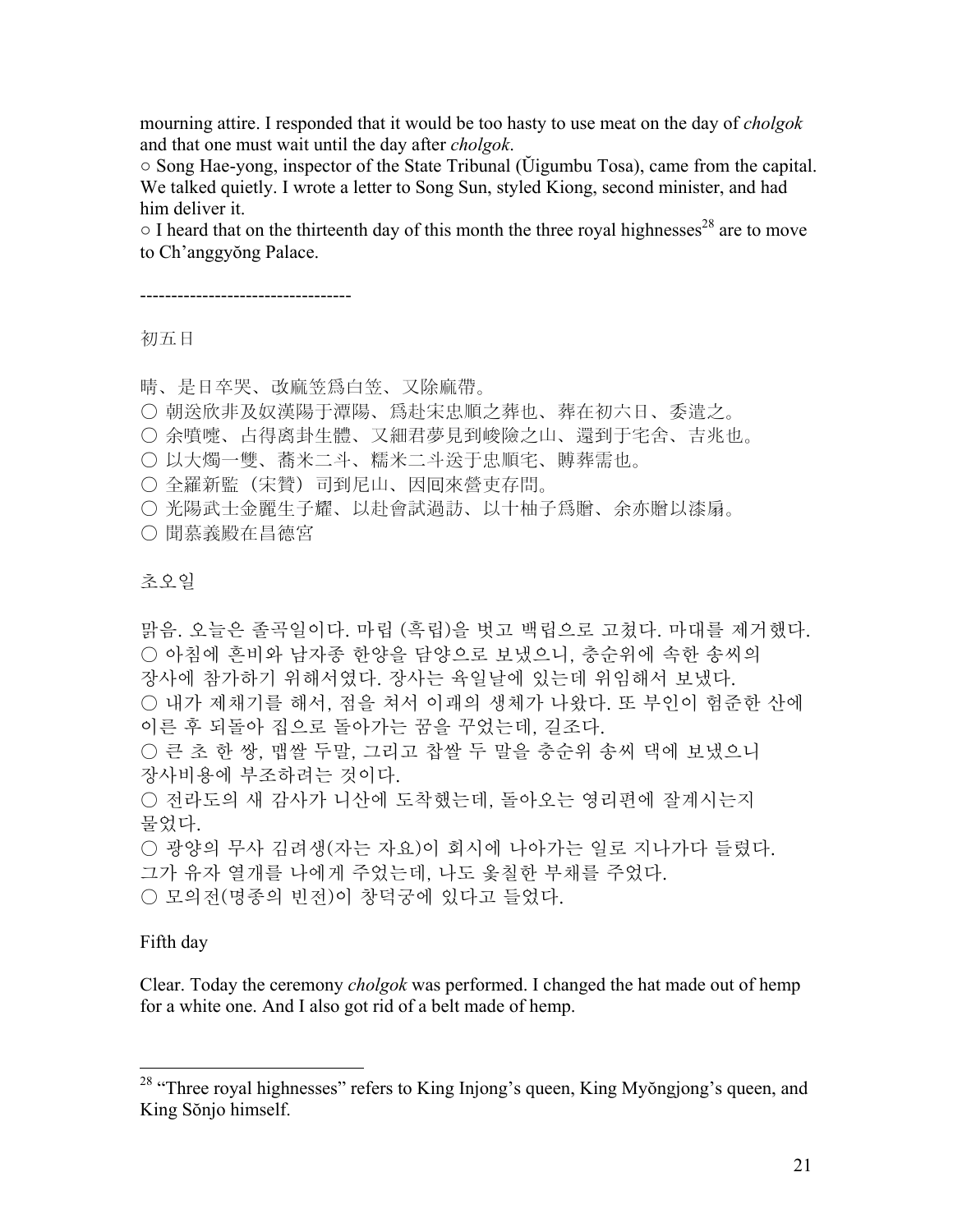○ In the morning, I sent Hŭnbi and the male slave Hanyang to Tamyang, to attend the funeral of Mr. Song, [who used to serve at] the Ch'ungsun Guard (Ch'ungsun-wi).<sup>29</sup> It takes place on the sixth day [of this month]. I sent them instead of going myself.

○ I sneezed. Thus [I] cast [my own] fortune, and the result was the physiognomy of the *li*  trigram. Furthermore, my wife dreamt of climbing a high and precipitous mountain, and then returning home. These both are signs of good fortune.

○ Two large candles, two *mal* of buckwheat, and two *mal* of glutinous rice were sent to Song's place to be used for the funeral.

○ Since the newly appointed provincial governor of Chŏlla arrived at Nisan, I inquired through a clerk at the provincial governor's office about his well-being.

○ A military official from Kwangyang, Kim Yŏ-saeng, styled Chayo, stopped by on his way to the second stage examination (*hoesi*). He gave ten citrons to me. I gave a lacquered fan to him in return.

 $\circ$  I heard that the Moŭijŏn<sup>30</sup> is at the Ch'angdŏk Palace.

-----------------------------------

初六日

晴 夜夢大吉 卯時 鴉西南方

○ 朝 全羅舊監司伻問來

○ 全羅舊監司姜公暹來臨 相對談話款洽 贈我以書冊及雜物 厚意十分 新監司宋公 贊 亦自京下來同坐 鼎坐從容 扶餘宰姜晟・主宰金勳卿・金君田漑・孫君蘅 造謁 而出 日昳 姜監司先出詣扶餘 宋監司留而談話 至日將暮 乃入官舍 [xyz]利仁察訪 權祐 乃權正五紀之子也 相叙權正謫海南愛恤吾兄之事 深有相感之意

○ 姜監司所贈書[xyz]紀六冊 理學類編二冊・紫陽文集十冊・晦菴語錄五冊・草 堂詩集三冊 可謂錫我百朋 又四張[xyz]一[x]笠帽五事・女帽二部・男女梳貼各一 部・注紙三卷・狀紙五卷・油墨十笏・白貼扇五柄・濃丹漆十[xyz]五柄 可謂大 濟矣

○ 扶餘宰 以白米・太各一石爲饋

○ 奴子還自全州 府尹李公楫 以白米一石・次米二石・石首魚十五尾爲遺

○ 禮曹叅議任鼐臣調元簡來

## 초육일

1

맑음. 밤에 꿈을 꾸었는데 아주 좋은 꿈이었다. 묘시 (오전 5–7 시)에 서남쪽에서 까마귀가 울었다.

○ 아침에 전라 전감사가 심부름꾼을 보내 문안하였다.

 $29$  Ch'ungsun-wi is a special military unit where yangban males fulfilled their military service obligation.

 $30$  The Moŭijon is the place where King Myongjong's shrine was kept.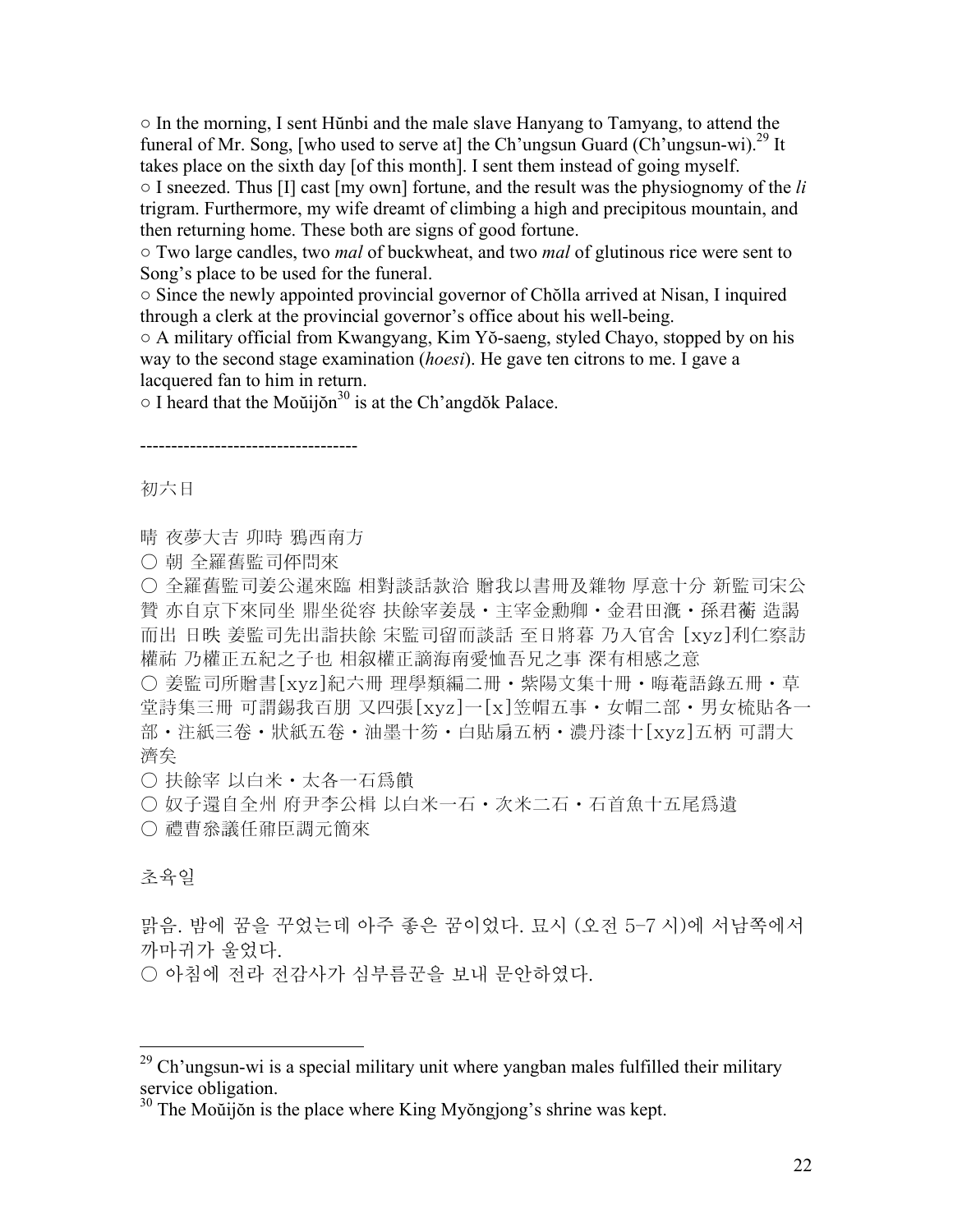○ 전 전라감사 강성이 찾아오셔서 상대하여 흡족하게 담화하였다. 나에게 책과 잡물을 주었으니 후의가 아주 두텁다고 하겠다. 새 감사 송찬 역시 서울서 내려와서 같이 자리를 하고 정좌하여 조용히 이야기 하였다. 부여의 수령 강성, 은진 수령 김훈경, 그리고 김전개와 손형이 나와 배알하고 나갔다. 해가 질무렵 강감사가 먼저 떠나 부여로 갔다. 송감사는 머물며 담화하였다. 날이 저물어서야 관사로 갔다. [xyz] 이인도 찰방 권우는 (부)정 권오기의 아들이다. 권오기가 해남으로 귀양가서, 내 형님을 애끼고 구휼한 일을 서로 이야기 하였는데, 서로 깊이 감정이 소통되는 뜻이 있었다. ○ 강감사가 준 책은 다음과 같다. [x] 기 여섯 책, <<이학유편>> 두 책, <<자양문집>> 열 책, <<회암어록>> 다섯 책, <<초당시집>> 세 책이니 가히 나에게 아주 귀한 보물을 주었다고 하겠다. 또 4 장의 [x], [x] 하나, 삿갓 다섯 개, 여자모자 두 개, 남녀 빗 넣는 종이로 만든 상자 각각 하나, 임금님의 말씀을 쓰는 종이 세권, 평범한 종이 다섯권, 소나무 기름으로 만든 좋은 먹 열개, 흰색 접는 고급 부채 다섯 개, 아주 진한 붉은칠 염료 열[x]개, [x] 다섯 개이니, 크게 도와주었다고 하겠다.

○ 부여 수령이 백미와 콩 각각 한 섬을 보내왔다.

○ 남자종이 전주부윤 이집이 있는 곳으로부터 돌아왔는데 백미 한 섬, 햇쌀 두 섬, 조기 열다섯 마리를 보내왔다.

○ 예조참의 임내신(자는 조원)의 편지가 왔다.

## Sixth day

 $\overline{a}$ 

Clear. [Last] night I had a dream; it was a good omen. At between five and seven in the morning, crows cawed in the southwest.

○ In the morning, the former provincial governor of Chŏlla had his attendant call on me. ○ Former Provincial Governor of Chŏlla Kang Sŏm came. We met and conversed; it was very amicable. He gave me books and various things. This was overwhelmingly generous. The new governor, venerable Song Ch'an (1510–1601), having come from the capital, also joined us. We three sat [together] and [talked] quietly. The Magistrate of Puyŏ, Kang Sŏng, Ŭnjin Magistrate Kim Sa-wŏn, styled Hun'gyŏng, Kim Chŏn-gae, and Son Hyŏng came to have an audience [with the new governor] and then left. At dusk, former Provincial Governor Kang left first for Puyŏ. Provincial Governor Song stayed and conversed with me. It grew darker. Then he entered his official residence. Superintendent of Iin Post Station Kwŏn U is the son of Kwŏn O-gi, 31 second secretary of the Royal House Administration (Chŏng). Kwŏn O-gi, when he was exiled to Haenam, worried over and took care of my elder brother.<sup>32</sup> We talked about this and we came to share a deep mutual understanding.

○ Governor Kang gave me six volumes of [xyz], two volumes of *Li xue lei bian* (A Compendium on Learning Principle), ten volumes of *Zi yang wen ji* (Collected Works of

 $31$  Kwŏn O-gi was one of the influential Neo-Confucian scholars at the time.

 $32$  Yu's only brother Yu Sŏng-ch'un was a victim of the literati purge of 1519 and secluded himself in his home county, Haenam, until his death in 1522.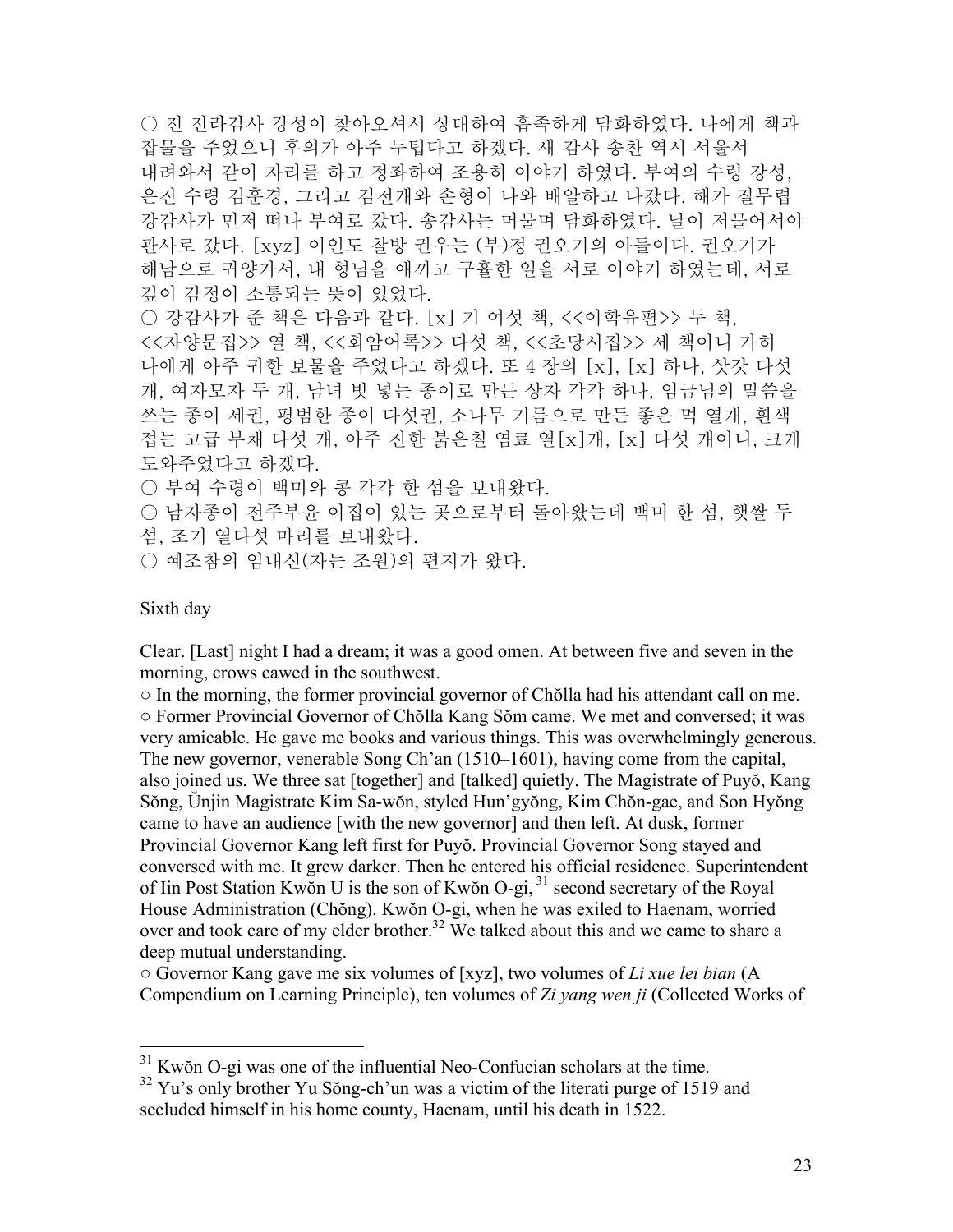Zhu Xi),<sup>33</sup> five volumes of *Hui an yü lu* (A Record of the Sayings of Zhu Xi),<sup>34</sup> and three volumes of *Cao tang shi ji* (Collected Poems of Du Fu).<sup>35</sup> It can be said that he gave me things of great value. In addition, [he gave me] four  $[x]$  one  $[x]$  [and] five straw hats, two women's hats, one comb (in its case) for both a man and a woman, three quires of *chuji*, 36 five quires of *changji*,<sup>37</sup> ten ink sticks made of pine oil, five white folding fans, ten [units] of deep crimson stain, and five [x]. It can be said that these things were very beneficial. ○ The magistrate of Puyŏ gave me a *sŏm* of polished rice and a *sŏm* of beans to eat. ○ A slave returned from the place where Yi Chŭp, Chŏnju magistrate, was. [Yi] sent me a *som* of polished rice, and two *som* of newly harvested rice, and fifteen yellow corvenia. ○ A letter from Second Minister of Ministry of Rites Im Nae-sin (pen name Chowŏn, 1522–88) arrived.

------------------------------------

初七日

- 晴 朝 靈光郡守尹弘中 所寄小學三冊來
- 谷城縣監朴思愚仲敏 所送白紙三卷・狀紙二卷來
- 石城進士金應秋過訪 年六十九 能文 十八擧而不登第者也 深惜其有[x](才?)無
- 命 以一墨贈之
- 未明 宋監司發向礪山 遣營吏來告去
- 許篈還自完山 贈我以墨十丁 論語或問二冊亦來
- 李欽明 自石城上洛 送書簡民魚來
- 晡時 益山居前谷城蘇邂伯遇 以上洛 過訪而去
- 朝 封緘姜監司續蒙求及居家必用 送于扶餘監司之行
- 夕 姜監司簡 來自扶餘 朴公好元爲此道監司云

초칠일

 $\overline{a}$ 

맑음. 아침에 영광군수 윤홍중이 부친 <<소학 >> 세 책이 왔다. ○ 곡성현감 박사우(자 중민)가 보낸 백지 세 권과 장지 두 권이 왔다. ○ 날이 밝기 전에 송감사가 여산으로 출발한다고 영리를 보내서 알리고 갔다.

○ 석성의 진사 김응추가 지나가다가 방문했다. 나이는 69 세이고 글에 능하다. 과거에 18 번 응시했으나 급제하지 못하니 (재주는 있으나) 운이 없다고 하겠다. 그에게 먹 하나를 주었다.

<sup>33</sup> Zhu Xi (1130–1200) had the pen name Ziyang*,* which is pronounced Chayang in Korean. The title of this book would be pronounced *Chayang munjip* in Korean.

<sup>&</sup>lt;sup>34</sup> Zhu Xi also used the pen name Huian. The title of this book would be pronounced *Hoeam ŏrok* in Korea.

 $35$  Du Fu (712–770) is a famous poet from the Tang dynasty (618–907).

<sup>&</sup>lt;sup>36</sup> Special paper used by the royal secretary and local elites.

<sup>&</sup>lt;sup>37</sup> Paper used by local magistrates.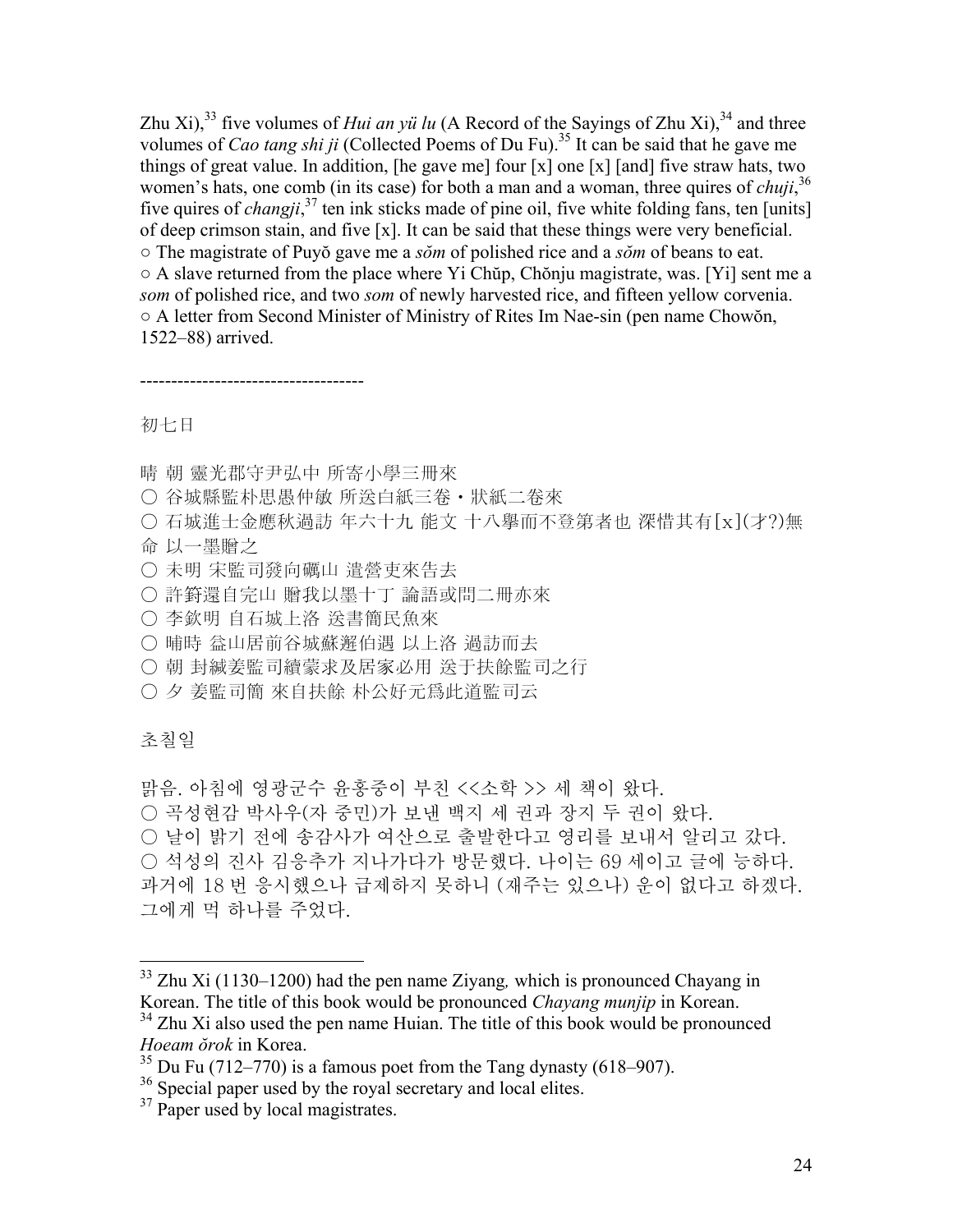○ 허봉이 완산 (전주) 에서 돌아와서 나에게 먹 열개를 주었다. <<논어혹문>> 두 책 역시 왔다. ○ 이흠명이 석성에서 서울 가는 길에 편지와 민어를 보내왔다. ○ 오후 3-5 시사이 익산에 살고 있는 전 곡성 수령인 소해(자 백우)가 서울가는 길에 들려 만나고 떠났다. ○ 아침에 <<속몽구>>와 <<거가필용>>을 봉함하여 주어 부여에 있는 강감사의 행차에 보냈다.

○ 저녁에 강감사의 편지가 부여로부터 왔다. 박호워이 이 도의 감사가 되었다고 한다.

Seventh day

Clear. In the morning, I received the three volumes of *Xiaoxue* (Sohak in Korean, Elementary Learning) sent by Yun Hong-jung, Magistrate of Yŏnggwang.

○ Koksŏng Magistrate Pak Sa-u (styled Chungmin) sent me three reams of white paper and two reams of plain writing paper.

○ Before dawn, Governor Song left for Yŏsan, and sent me a provincial clerk to inform me of this journey.

○ Kim Ŭng-ch'u, *chinsa* (literary licentiate degree-holder) of Sŏksŏng, paid me a visit. He is sixty-nine years of age and a gifted man of letters. He has sat for the civil service examinations eighteen times but has never been successful. I guess [he is talented but] he had no luck. I gave him an ink stick.

○ Hŏ Pong came back from Chŏnju and gave me ten ink sticks as well as two volumes of *Annotated Conversations on the Analects (Lun yu huo wen).*<sup>38</sup>

○ On the way to the capital from Sŏksŏng, Yi Hŭm-myŏng sent me a letter and brown croakers.

○ Between three and five o'clock in the afternoon, So Hae (styled Paeg'u), a resident of Iksan and a former magistrsate of Koksŏng, came to visit me on his way to the capital and [then] left.

○ In the morning, I packed the *Supplemented Primer for Children* (*Sok monggu*) and the *Manual for Proper Housekeeping* (*Ju jia bi yong*) and sent them to [former Chŏlla] Governor Kang for his itinerant stay in Puyŏ.

○ In the evening, Governor Kang's letter arrived from Puyŏ. It is said that venerable Pak Ho-wŏn has become the governor of this [Ch'ungch'ŏng] province.

------------------------------------

初八日

 $\overline{a}$ 

晴 以論語或問寫資 送于全羅監司 以姜監司所贈諸冊 送于金宰 乞題目 ○ 本官 因宋監司稱念 惠米太各一石來

<sup>38</sup> *Lun yu huo wen*, by an unknown compiler, is a book that discusses the contents of the *Analects* chapter by chapter in a question and answer format, a format also used in Zhu Xi's *Da xue huo wen* (Annotated Conversations on the *Great Learning*).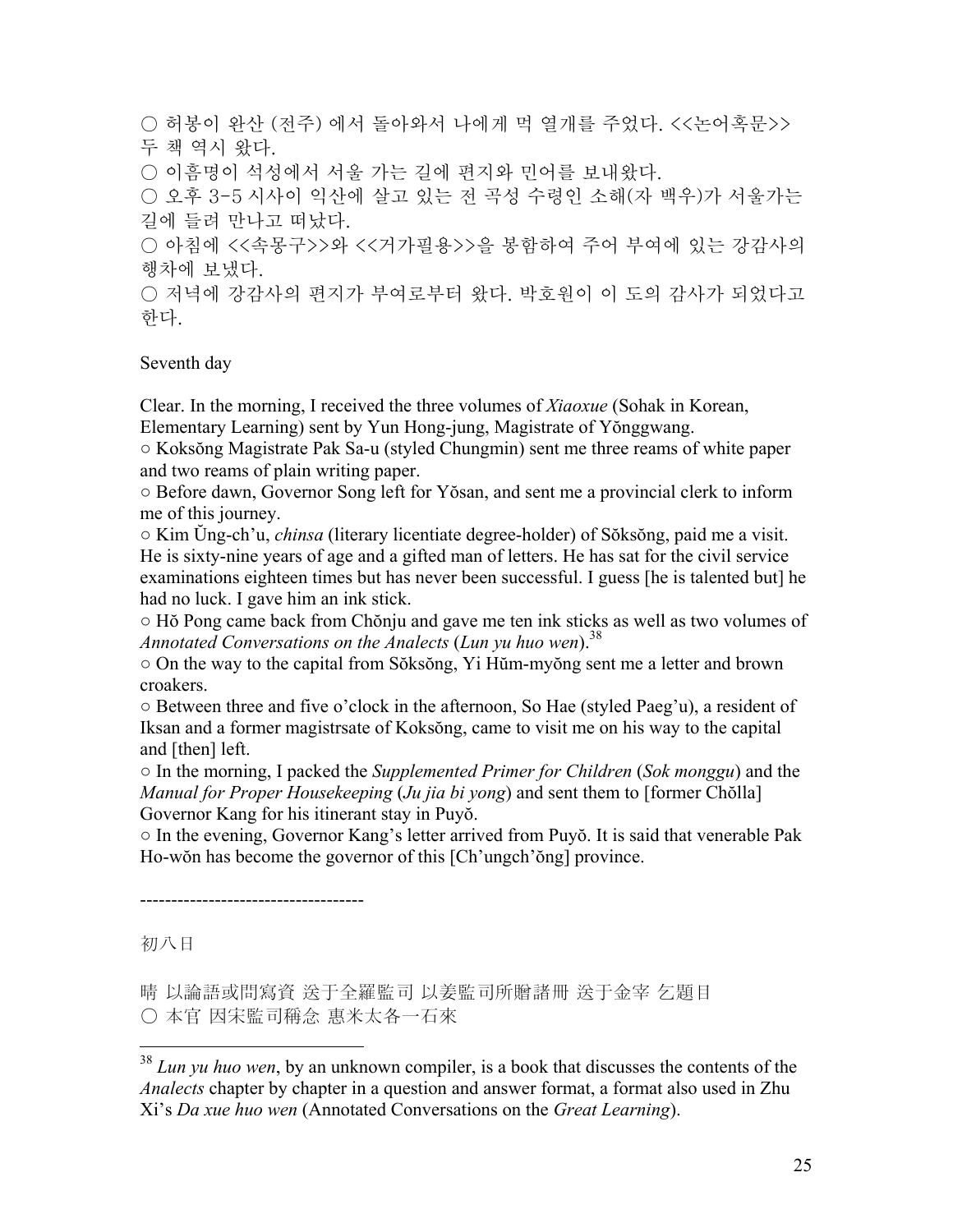○ 日昳 林川宰沈鎭伯仁 持酒饌來訪 談話從容 旣設點心 余得食牡礪及黃肉 夕 又 設酒果 朴舜元・許篈・光雯・泂涵皆參焉 燃灯從容而去

○ 姜監司暹 在扶餘簡來 今朝已送張鳳禎木花云

○ 林川守所呈食物 白米一石・荏子三斗・粘米三斗・乾民魚五尾・石首魚十束・ 乾秀魚三尾・白蝦醢一缸・白魚醢一缸・五 麯一同・淸酒一盆可謂優優 ○ 奴子回自礪山 宋監司治叔 以狀紙五卷・油墨五丁・贖木五匹爲遺

# 초팔일

맑음. <<논어혹문>>을 베낄 자료를 전라감사에게 보냈다. 강감사가 준 여러 책을 은진수령 김씨에게 보내서 제목을 써주도록 부탁했다. ○ 본관이 (은진수령이) 송감사의 부탁으로 인하여 쌀과 콩 각 한 섬씩 특별히 은혜를 베풀어 보내왔다. ○ 날이 저물 무렵, 임천 사또 심진(자 백인)이 술과 음식을 가지고 방문하여 조용히 담화하였다. 이미 점심을 먹었기에, 나는 굴과 소고기를 얻어 먹었다. 저녁에 또 술과 과일을 차렸는데 박순원, 허봉, 유광문과 최형함이 모두 참여했다. 등불을 키고 조용히 대화하고 갔다. ○ 감사 강섬이 부여에 계시면서 쓴 편지가 왔다. 오늘 아침 이미 장봉정을 통해서 목화를 보냈다고 한다.

○ 임천사또가 올려보낸 음식물은 백미 한 섬, 들깨 세 말, 찹쌀 세 말, 말린 민어 다섯 마리, 조기 열 묶음, 말린 숭어 세 마리, 흰새우젓 한 항아리, 뱅어 한 항아리, 누룩 한 동, 청주 한 동이니, 아주 넉넉하다고 하겠다.

○ 종이 여산서 돌아왔는데 감사 송찬(자는 치숙)이 장지 다섯권, 송진으로 만든 좋은 먹 다섯 자루, (신역을 대신해서 내는데 쓰는) 목면 다섯필을 보내왔다.

# Eighth day

1

I sent the supplies needed for copying *Annotated Conversations on the Analects* (*Lun yu huo wen*) to Chŏlla Governor [Song]. I sent those books that [former] Provincial Governor Kang gave me to Magistrate Kim and asked him [to write] titles [on the covers]. ○ On account of Provincial Governor Song's request, the [Ŭnjin] magistrate did me the special favor of sending one *sŏm* each of rice and beans.<sup>39</sup>

 $\circ$  At dusk Sim Chin, styled Paegin and magistrate of Imch'on, came to visit, bringing food and drink. We made calm conversation. Having already eaten lunch, I had dried oysters and some beef. In the evening I again prepared for drink and fruit. Pak Sun-wŏn, Hŏ Pong, Yu Kwang-mun,<sup>40</sup> and Ch'oe Tong-ham were all present. We had relaxing conversation by oil lamp, then they left.

 $39$  "Pon'gwan" here refers to the magistrate of Ŭnjin, where Yu was residing as an exile. 40 Hŏ Pong was Yu Hŭi-ch'un's disciple, and Yu Kwang-mun was Yu Hŭi-ch'un's older brother Sŏng-ch'un's grandson.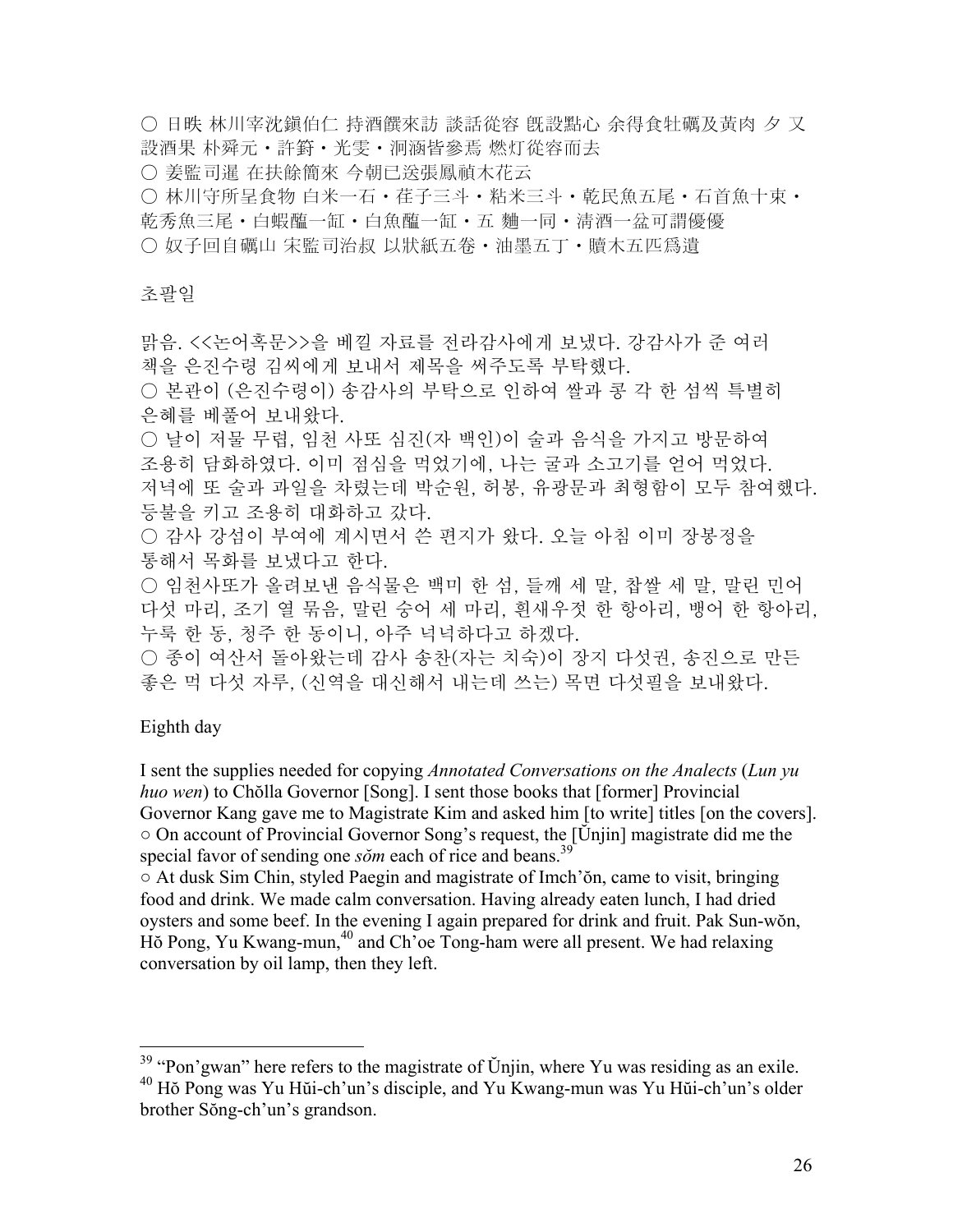$\circ$  A letter that [former] Governor Kang Sŏm (1516–?)<sup>41</sup> sent when he was in Puyŏ came. [It said he] had already sent cotton through Chang Pong-jŏng this morning.

○ The Imch'ŏn magistrate gave me the following foodstuffs: one *sŏm* of polished rice, three *mal* of perilla seeds, three *mal* of chaffed rice, five dried brown croakers, ten yellow croakers, three dried flathead mullets, one jar of salted white shrimp, one jar of salted whitebait, one block of yeast, and one crock of sake. Generous indeed!

○ A male slave returned from Yŏsan. Governor Song Ch'an, styled Ch'i-suk, sent me five rolls of paper, five ink sticks that are made of pine oil, and five bolts of cotton cloth that is used to pay for military tax.

初九日

晴 晨 遺柚子二介于林川守

--------------------------------------

- 朝 金宰簡來 許輸碣石于浦口 深感深感 昨送二十七冊 題目寫來
- 許篈來告辭 余以二折冊紙二十七卷 狀紙四卷 白紙三卷 凡六十八貼 乃印韻
- 府群玉註・剪灯新話・本草□卷十五之十九次 及中庸或問也
- 細君夢見蛇行 又見殺蛇 卯時 鴉西南方
- 以白米三斗 送于曳碣石之[xyz] [교정주:○令] 光雯
- 計朱子實紀諸弟子凡三百十九人 眞西山私淑者也
- 竊覩朱子實紀中, 黃勉齋祭朱子文云, 自[xyz] [교정주:夫子] 之[x]
- [교정주:繼] 作, 集累聖之大成, 其知生知, 其行安行, 觀此則, 直卿, 獨能昌言,
- 朱子生知之聖而, 後人猶以大賢稱之, 吁亦不明之甚矣, 陳安卿之贊文,

以學知利行之亞聖稱之, 其後卒以, 卒 [교정주:主] 盟斯世歸重, 是失之東隅而, 收之桑楡者也.

○ 朱希閔來結冊

○ 夕, 校書博士權大德, 送奴過傳朝報, 今月初五日, 三公啓曰, 昨日雷電之作, 有 同夏月, 變異切迫, 臣等尤爲惶恐, 請斥罷臣等, 以答天譴, 上答三公曰, 新上卽位後, 當施之恩典之事, 大臣察爲, 且賢士之類, 如有沈滯者, 則擢用, 無辜被罪者, 亦察伸 寃, 三公啓曰, 今承傳敎, 無辜被罪, 賢士沈滯者, 當詳考啓之而, 臣等不可獨爲, 請 禁府堂上・政府・東西壁・六卿, 命招同議以啓, 答曰, 如啓命招可也, 三公・六卿 等啓, 今日已暮, 明日更議事入啓, 傳曰, 如啓

○ 南原崔景潛奴, 持梁澍及淳昌郡守辛璉器之簡來, 辛守惠正米・造米各二石・太 二斛・中租二斛 可謂大手矣

○ 僧曳碣至鴨院前 余令光雯 往見而來 其石頗大云

초구일

<u>.</u>

맑음. 새벽에 유자 두 개를 임천 사또에게 보냈다.

 $41$  Kang Sŏm was provincial governor of Chŏlla Province at the time.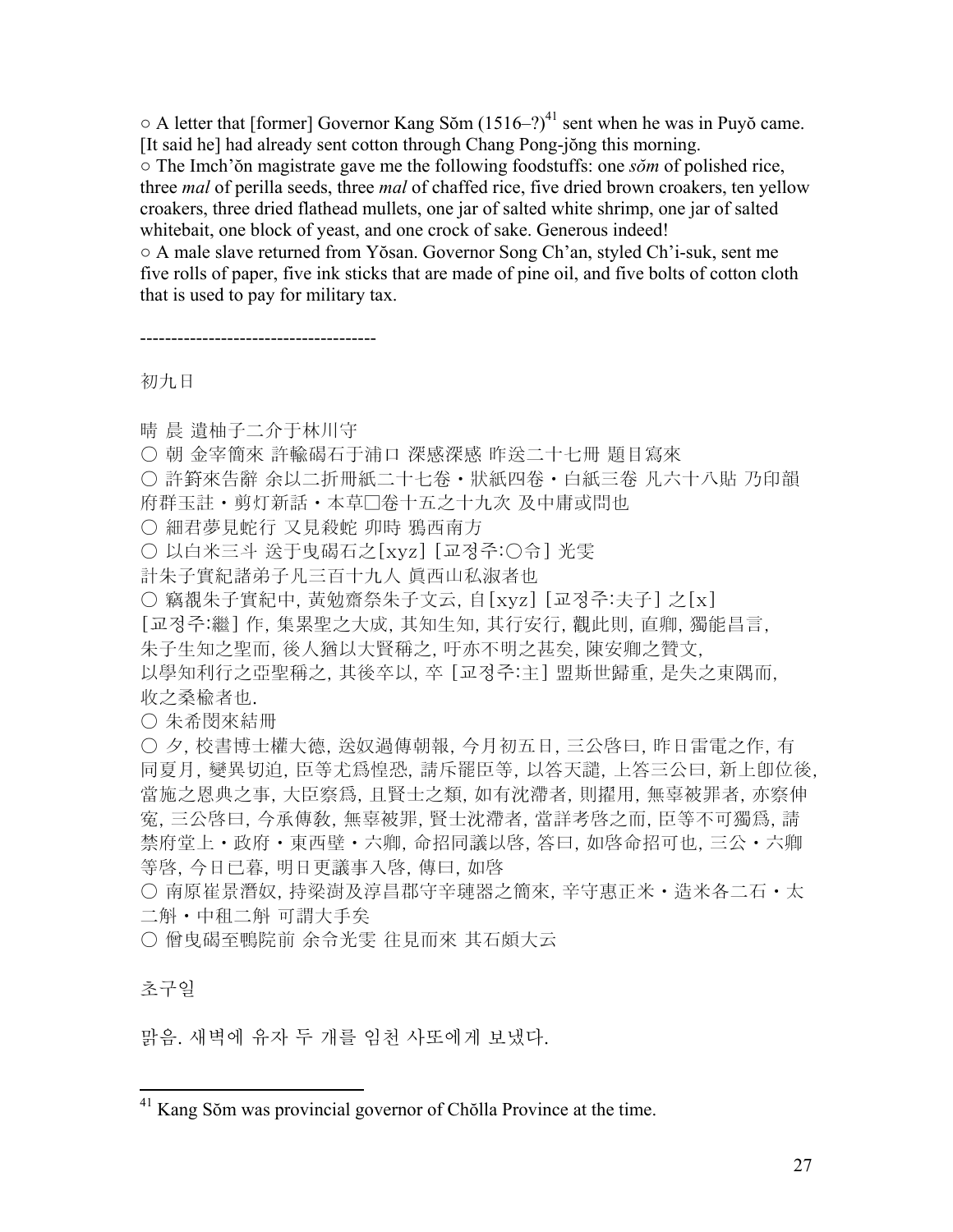○ 아침에 은진수령 김사원의 편지가 왔다. 묘갈석을 포구로 보내는 것을 허락하니 심히 고맙다. 어제 보낸 27 책의 제목을 쓴 것이 왔다.

○ 허봉이 와서 가겠다고 말하니, 내가 이절책지(접은 종이) 27 권, 장지 4 권, 백지 3 권, 모두 68 첩을 [주었는데], <<운부군옥주>>, <<전등신화>>와 <<본초>>[x] 권 15 부터 19 까지와 <<중용혹문>>을 인쇄하도록 준 것이다. ○ 부인이 꿈에 뱀이 기어가는 것을 보았고, 또 뱀을 죽이는 것을 보았다. 묘시에 까마귀가 서남방에서 울었다.

○ 백미 세 말로 묘갈석을 끌어오는데 보냈다 [xyz]. 광문이 <<주자실기>>에 나오는 모든 제자를 헤아려보니 모두 319 인 이었다. 진덕수는(호 서산) 사숙한 경우이다.

○ 가만히 <<주자실기>>중에 황간(면재는 호)이 주자에게 제사지낸 글을 보니, 이르기를, 주자선생께서 이어서 태어나심으로부터 여러 성인들의 크게 이루어진 것을 다 모으셨으니, 그 아는 것은 태어나면서부터 아신 것이고, 그 행동은 편안히 행한 것이니, 이것을 보면, 직경(황면재)은 홀로 능히 주자를 생지의 성으로 대놓고 소리높여 말한 것인데, 후인은 오히려 대현으로 칭하니, 아, 똑똑하지 못한 것이 심하다. 진순(자는 안경)의 찬문에는 주자는 배워서 알고 이롭게 행동한 아성으로 칭하였으나, 그 이후 마침내는 이 세상의 맹주가 되는 사람으로 무게중심을 옮겼으니, 이것은 동쪽 모퉁이에서 잃었다가 서쪽 해가지는 곳에서 수습한 격이다.

○ 주희민이 와서 책을 묶었다.

○ 저녁에 교서관 박사 권대덕이 종을 보내 지나가는 길에 <조보>를 전했는데, 이달 오일에 삼공이 아뢰기를, "어제 우뢰가 치고 번개가 일어났는데, 여름달과 같이 그랬습니다. 변괴가 절박하니, 저희들은 더욱 황공합니다. 청컨데 신등을 파직시켜 하늘의 꾸짖음에 답하여 주십시요." 임금이 삼공에게 답하기를, "새임금이 즉위한 후 당연히 은전의 일을 베풀어야하는데, 대신들이 살펴서, 어진 선비들 중 만일 침체된 자들이 있으면 발탁해 쓰고, 허물없이 죄를 입은 자는 살펴서 원한을 풀어주도록 하라." 삼공이 아뢰기를, "이제 임금의 말씀을 받들어 무고히 죄입고 어진 선비중 침체된 자들을 마땅히 자세히 조사해서 보고해야 하겠는데, 저희들이 혼자 할 수 없습니다. 청컨대 금부당상과 의정부의 동서벽에 앉는 관리와 육조 판서에게 명하여 불러서 같이 논의해서 아뢰도록 해주십시요." 임금이 답하길, "아뢴대로 명하여 부르도록 하라." 삼공과 육경이 아뢰기를, "오늘은 이미 저물었으니 내일 다시 논의하여 아뢰도록 하겠습니다." 임금이 말씀하기를, "아뢴대로 하라."

○ 남원 최경잠의 종이 양주와 순창군수 신연기의 편지를 가지고 왔다. 신군수는 은혜롭게도 정미와 조미 각 두 섬과 콩 두 곡, 중조 두 곡을 [보냈다]. 가히 손이 크다 하겠다.

○ 중들이 갈석을 끌고 압원의 앞에 이르렀으니, 나는 광문으로 하여금 가서 보고 오라고 했다. 그 돌이 자못 크다고 한다.

Ninth day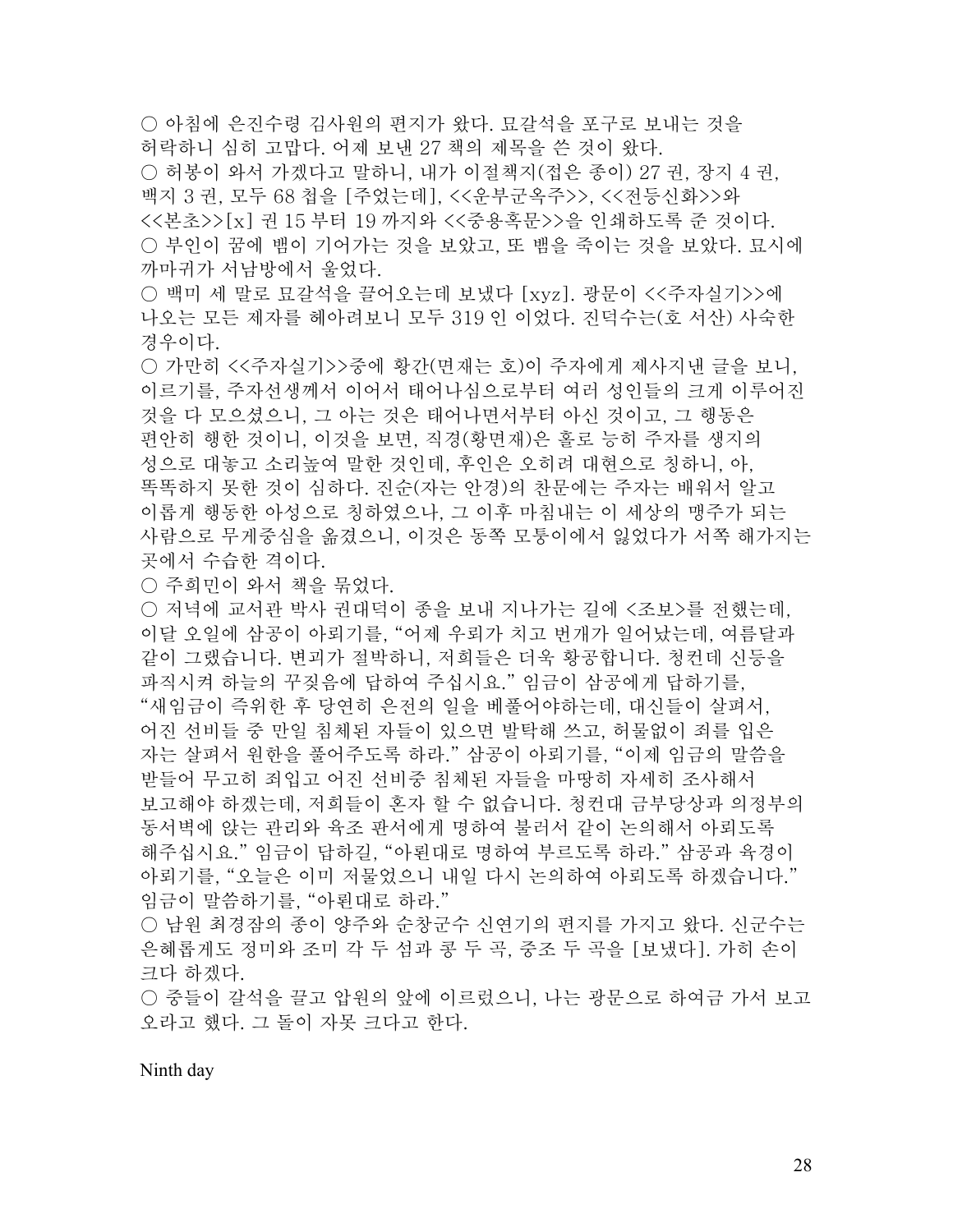Clear. In the early morning, [I] sent two citrons to Imch'ŏn magistrate.  $\circ$  This morning I received a letter from Magistrate Kim [of Ŭnjin].<sup>42</sup> [He] approved hauling the tombstone to the ferry station. I was deeply moved. The twenty-seven volumes I had sent yesterday came back with their titles written [on their covers].  $\circ$  H $\circ$  Pong came to say farewell. I [sent him off with] 68 bundles of papers—27 made with sheets of folded paper, four rolls of printer's paper, and three rolls of white paper. This is to print *Yun fu qun yu zhu* (Comprehensive Encyclopedia Arranged by Rhyme with Annotations),<sup>43</sup> Jian deng xin hua (New Stories Written While Trimming the Wick), chapters from fifteen to nineteen of *Ben cao* (Materia Medica) and *Zhong yong huo wen*  (Annotated Conversations on the Book of Means).

○ My wife saw in a dream a snake slithering by. She also saw a snake that had gotten killed.<sup>44</sup> A crow cawed from the southwest between three and five in the morning. ○ I sent three *mal* of polished rice to [x] [the place where they are] moving the tombstone. [I had] Kwang-mun45 count the number of Zhu Xi's disciples in *Zhu zi shi ji* (The Veritable Records of Zhu Xi). There are 319 in all. [As for] Zhen De-xiu, whose pen name is Xi-shan,<sup>46</sup> he did not directly learn from Zhu Xi.

 $\circ$  I carefully looked at the elegy of Zhu Xi by Huang Gan (1152–1221), pen name Mianzhai,47 in the *True Records of Zhu Xi* (*Zhu zi shi ji*) and it says, "Zhu Xi's writings had continued to add to the accomplishments of the sages. His knowledge came with his birth, and his actions were innate actions." Seeing this, it is only Huang Gan who was able to advocate the sagehood of Zhu Xi on the basis of Zhu's innate knowledge. And yet, those who came later would still call Zhu Xi only one of the great sages. This is truly unenlightened. In the eulogy written by Chen Chun, styled An-qing,  $^{48}$  Chen refers to him [Zhu Xi] as a secondary sage for his acquired knowledge and beneficent actions.

 $\overline{a}$ 

 $47$  Huang Gan 黃榦 was a disciple of Zhu Xi.

 $42$  The Unjin magistrate at the time was Kim Sa-wŏn.

<sup>43</sup> *Yun fu qun yu* is a historical record written by Yin shi-fu 陰時夫 during the Yuan dynasty. It was first published in Chosŏn in 1437 by King Sejong's order.

<sup>&</sup>lt;sup>44</sup> Dreaming of a snake has been often interpreted as sexual intercourse and bearing of a male child. See Hwang P'ae-gang, "Mong ch'am ko—Miam ilgi ch'o yŏn'gu (2)" [A study of dreams and fortune-telling—a study of Miam's diary (2)], *Kungmunhak nonjip* 2 (1968). On dreams and their interpretations shown in *Miam ilgi*, see also Song Chae-yong, "Miam ilgi e nat'anan chŏmbok kwa chojim, kkum kwa haemong e taehan ilgoch'al" [A study on foreboding, fortune-telling, and interpretation of a dream in *Miam ilgi*], *Hanmunhak nonjip* 25 (2007): 69–94.

<sup>45</sup> Kwang-mun was a grandson of Yu's brother Yu Sŏng-ch'un.

<sup>46</sup> Zhen De-xiu was a Neo-Confucian scholar who wrote *Xin jing* 心經 (Heart Classics) as well as *Da xue yan yi* 大學衍義 (Extended Meaning of the *Great Learning*). The latter was popular during the Yuan dynasty, and was thus imported to Korea as early as the fourteenth century and became a textbook for royal lectures in early Chosŏn. As for the *Xin jing*, it received serious attention of Chosŏn Confucians only in the mid-sixteenth century, after Yi Hwang propagated it. Eventually, it provided a foundation for full maturity of philosophical aspects of Chosŏn's Neo-Confucianism.

<sup>48</sup> Chen Chun 陳淳, a scholar of Song China who had learned from Zhu Xi, wrote *Bei xi ji yi* 北溪字義, which explicates various concepts of the Learning of Nature and Principle.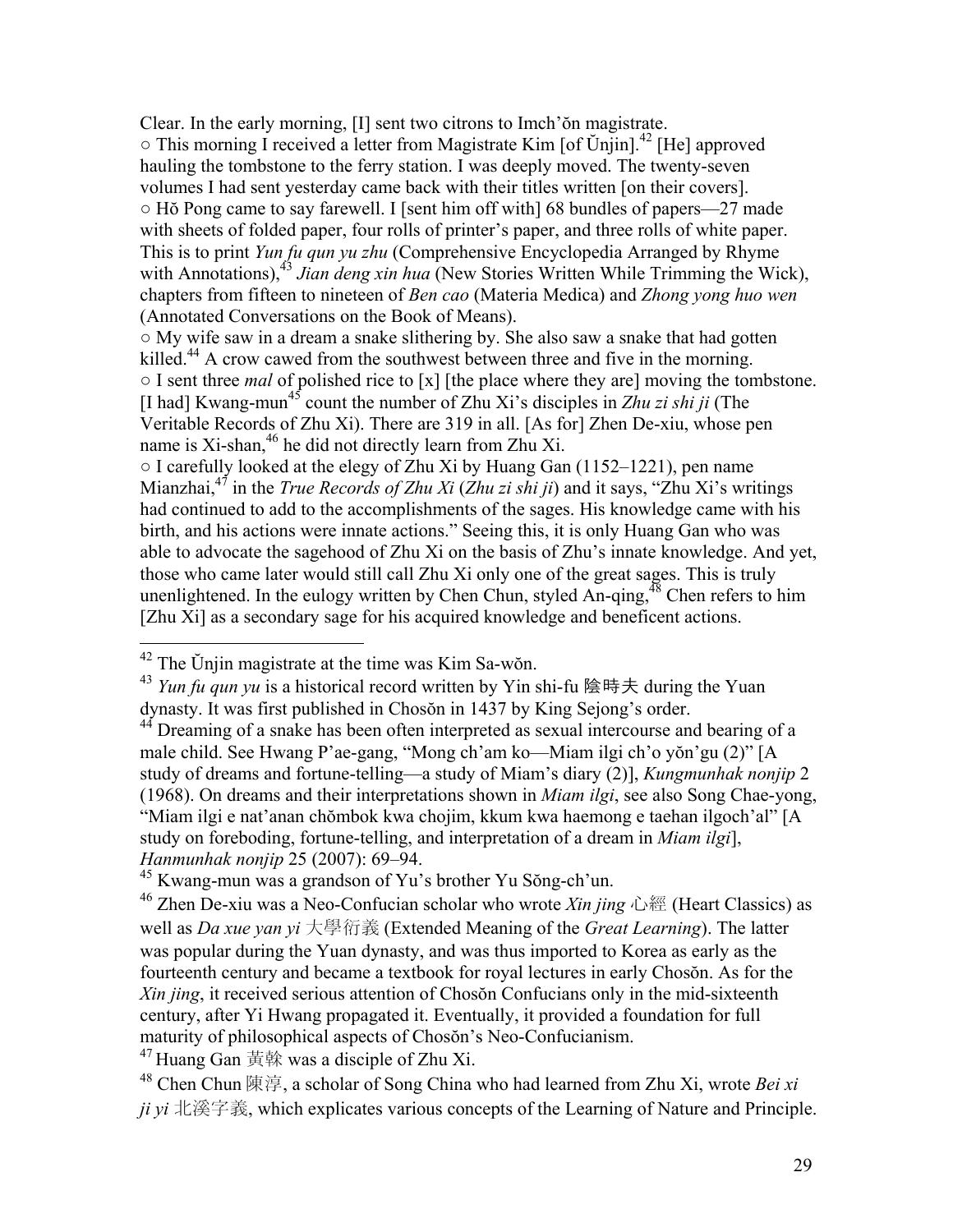Afterward, however, he restored Zhu Xi to the eminent position of leading this world (*maengju*). This is as if losing [something] in the eastern horizon but retrieving it from the place of sunset.<sup>49</sup>

○ Chu Hŭi-min came to bind the books.

 $\overline{a}$ 

○ In the evening Kwŏn Tae-dŏk, reference consultant of the Office of the Editorial Review, sent his slave over to transmit the official gazette (*chobo*). On the fifth day of the current month, the three high state councilors (*samgong*) 50 presented [the following] to the throne: "Yesterday there was thunder and lightning, as if it had been a summer month. These extraordinary phenomena were sudden and unexpected. Your servants are especially anxious and request that your servants be relieved of their posts in response to the wrath of Heaven." The king answered the three high state councilors, saying, "The king had just newly ascended the throne and should make benevolent rulings. [You] high officials should investigate this. If there are talented men who are waiting in idleness, then they should be employed. Those who have been charged with crimes unjustly should have their grievances investigated and redressed." The three high state councilors said, "Today we have received the royal instructions. The [cases of those] unjustly punished and those talented men who are waiting in idleness should be reviewed carefully and then presented to the throne, but your servants cannot do this alone and request that the officials above the third rank in the State Tribunal, high officials from the State Council who sit against both the eastern and western walls [of the audience hall],  $51$  and the six ministers be summoned to discuss these matters for the petition." [The king] answered, "Summon them for the petition as you requested." The three high state councilors and the six ministers and so forth petitioned, "It is already late today, and on the next day we will discuss these matters and present it to the throne." The king said, "[Do as] you have presented."

○ Ch'oe Kyŏng-jam's slave from Namwŏn brought the letters of Yang Chu and the magistrate of Sunch'ang, Sin Yŏn-gi. Magistrate Sin bestowed upon me two *sŏm* each of polished rice and hulled rice, two *hwi*<sup>52</sup> of beans, and two *hwi* of medium-grade unhulled rice. He can be truly be said to be generous.

<sup>49</sup> The phrase 是失之東隅而, 收之桑楡者也 means that even though Zhu Xi's reputation suffered at first, it was restored at a later point. The eastern horizon refers to where the sun rises, and the mulberry and elm are purportedly where the sun sets. This is an allusion to Wang Bo 王勃 (650–76)'s *Preface to the Tengwang Pavilion* (*Teng wang ge xu* 滕王 閣序) where Wang Bo states, "The eastern horizon has already gone, but it is not too late for the mulberry and elm" (東隅已逝 桑榆未晚), meaning that there is yet time enough for him in old age.

<sup>&</sup>lt;sup>50</sup> Samgong refers to chief, left, and right state councilors of the Office of the State Council (Ŭijŏngbu 議政府), the three highest posts of Chosŏn bureaucracy.

<sup>51</sup> *Chŏngbu tongsŏ pyŏk* 政府東西壁 refers to high officials from the State Council who sit against both the eastern and western walls during the royal audience. They are fourth state councilor (Chwach'ansŏng), fifth state councilor (Uch'ansŏng), sixth state councilor (Chwach'amch'an), and seventh state councilor (Uch'amch'an).

 $52$  The character  $\hat{\mathbb{H}}$  is pronounced *hwi* in Korean. It is a unit of measurement equivalent to one *sŏm* or ten *mal* in Song China.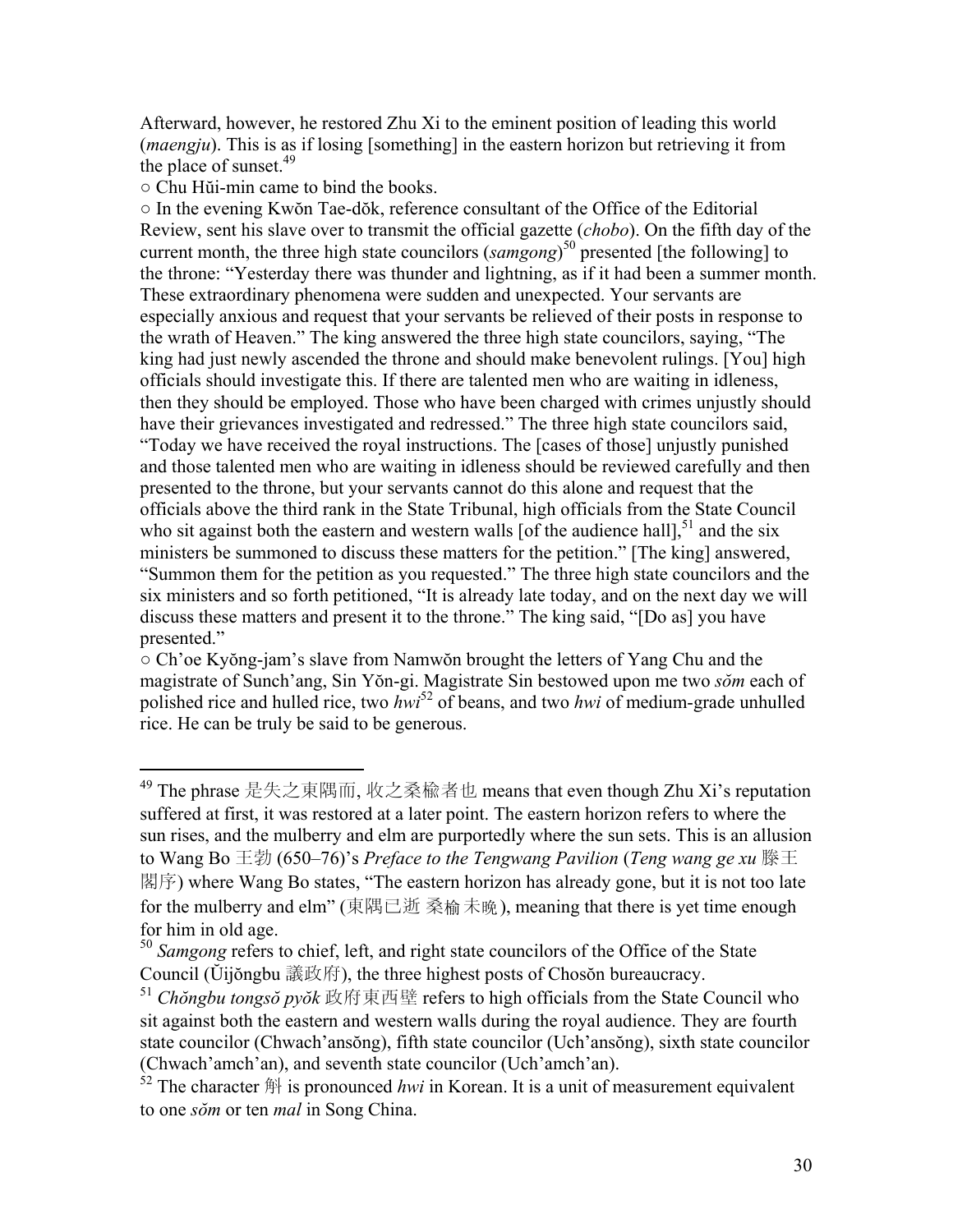○ Monks pulled the gravestone to Abwŏn [Post Station]. I sent Kwang-mun to take a look, and he came and said the stone was quite large.

-------------------------------------

初十日

陰 朱希閔結冊七八箇 余以墨贈之 又以泡太二斗・麴一圓周 (=恤) 之

○ 細君 夢見爲蛇所咬 吉兆也

○ 因朱子實紀 添入宣尼不寐註 又以黃勉齋祭文公文 易黃劉之黃裳 蓋至是續蒙求 庶乎毫髮無遺恨矣 亟書通于李森 使轉達于昌原兵使道云

- 連山宰黃大猷 修送白笠來
- 丹陽守孫汝誠 遺燭蠟一斤來 孫億送三墨來
- 聞碣石已曳至船頭

# 초십일

흐림. 주희민이 책 칠, 팔권을 엮었다. 나는 먹을 선물로 주었다. 또 두부 만드는 콩 두 말과 누룩 한 짝으로 그를 구휼했다. ○ 부인이 뱀에 물리는 꿈을 꾸었는데, 길조다. ○ <<주자실기>>를 보고 "선니불매"라는 주를 첨가했고, 또 "황류추성"부분의 "황상"에 해당하는 내용을 "황면재의 문공제문"으로 바꾸었으니, 대개 여기에 이르러 <<속몽구>>에 대하여 거의 털끝 만큼도 남은 한이 없다. 그래서 빨리 편지를 써서 이삼에게 알리고 창원 병사또에게 전달하게 하고자 한다. ○ 연산수령 황대유가 백립을 수리해서 보내왔다.

○ 단양사또 손여성이 밀랍 한 근을 보내왔고 손억은 먹 세 개를 보내왔다.

○ 들으니, 갈석을 이미 뱃머리까지 끌어갔다고 한다.

Tenth day

 $\overline{a}$ 

Cloudy. Chu Hŭi-min bound seven or eight books. I gave him a stick of ink. I also relieved him with two *mal* of soybeans and one cake of yeast for liquor.

○ My wife had a dream in which [she] was bitten by a snake. It was a good omen.

○ I noted [in *Sok monggu*] "Confucius does not sleep,"53 in reliance on the *Veritable Records of Zhu Xi* (*Zhu zi shi ji*). I also removed [the section on] "Huang Chang" from the chapter on "Huang Chang and Liu Yan regarded [Zhu Xi] as Sage" and instead inserted "Huang Gan's elegy for Zhu Xi."54 Having accomplished this, not even a trace of

54 The characters 黃劉 refer to Huang Chang 黃裳 and Liu Yan 劉炎, and indeed, "Huang Chang and Liu Yan regarded [Zhu Xi] as Sage" (黃劉推聖).

<sup>53</sup> *Sŏnji pulmae* 宣尼不寐 is originally 宣尼亡食 文公不寐 ("Confucius does not eat; Zhu Xi does not sleep").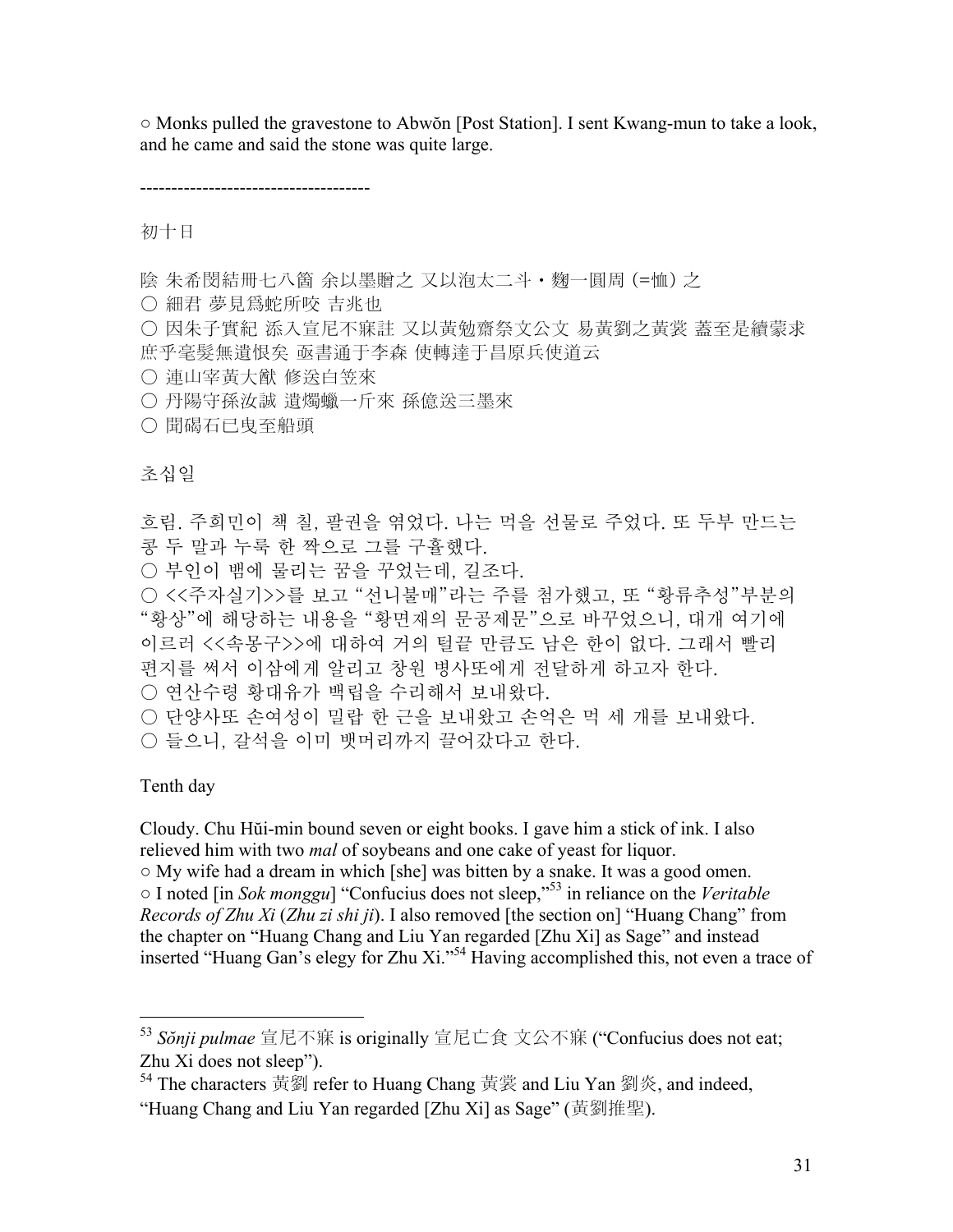regret remains. I hastily wrote a letter to Yi Sam and had him deliver [the message] to the provincial army commander in Ch'angwŏn.

○ Hwang Tae-yu, magistrate of Yŏnsan, had a white hat repaired and sent it back to me.

○ Son Yŏ-sŏng,55 the Tanyang magistrate, sent me one *kŭn* of candle wax, and Son Ŏk three sticks of ink.

○ I heard that the gravestone has been dragged to the bow of the boat.

-----------------------------------

十一日

晴, 細君, 夢見考妣及他, 吉兆

○ 以所更定續蒙求 封送于李森處 更取前送件以來

○ 潭陽君直奴一山來 景濂簡云 妻去月晦産死子 幾危而完 驚恨無已

○ 聞宋生員妻氏 臥病甚篤, 可燐可憐

○ [xzy] 戶曹佐郞金景憲允中, 以上京過訪, 贈我以柚子五枚 · 乾枾二貼 羅士惇送

紋[x]中藏木花 [x] 但士忱十三歲之子, 以病死云, 驚悼驚悼, 酒酌允中以餞之

○ [xyz]在京送簡云 六日之議 正言已放, 今朝, 爲送婢子, 厚意不淺.

○ 海運判官 禺中來過 乃[xyz] (長興)金應權也 相對間

洛中前注書黃大受士謙來訪 與之語甚有趣向之正 鼎坐點心 金判官在後

與黃談話亹亹. 牙山人持許承旨瞱太輝書來 初七日所出也 書云 頃因雷變 三公待罪 因此下敎曰 賢士沈滯者收用 無辜而被罪者伸寃 三公請招東西壁・六卿・禁府堂上 盡錄被罪者 非逆而籍沒者還給 因匿名書而被罪者 盡數雪寃.

金等十三人幷書而啓達 以公及盧寡悔 [교정주:守愼] ・金季

[교정주:鸞祥]應爲首收用 或稱精詣 或稱該博 或稱操行

皆可以備經筵顧問輔佐云云. 餘士亦各條陳 初十日拜陵後 當發落云云 奉陪伊邇 勤延勤延 觀此則天衢亭而伸久鬱 二十三年之間 願見而不可得者也 平生之幸 孰大於是

○ 古阜郡守鄭復始 以印粧詩傳二件 • 謄寫性理文錦及白米一石 • 眞荏五斗來

○ 黃士謙 乃寶城君之外曾孫 尹務安恬之姊子 於細君爲七寸親 延入內小酌而罷 暮 金宰來對飯 至昏乃去 黃君 又郭副正懷英之壻 乃吾九寸姪女夫也 握手而別

○ 聞去月望前 左議政李公蓂 進言於經筵曰 方今新政之務 莫若伸寃枉振沈滯,

乙丑年 [교정주:明宗二十年] 量移人等 先王非徒釋放 又欲收用 未及施行而賓天 今必體先王之意而行之 乃爲善繼志述事矣

○ 故領議政沈公連源 [교정주:仁順王后祖] 每痛乙巳 [교정주:仁宗元年] 士林之禍 屢欲白放竄謫之臣 有志未就而卒 今慈殿之敎 亦沈政丞之旨也 ○ 是日 石城宰鄭麟壽 優送魚醢來

십일일

 $\overline{a}$ 

 $55$  Son Yŏ-sŏng's birth and death years are unknown. He passed the higher civil service examination in 1561.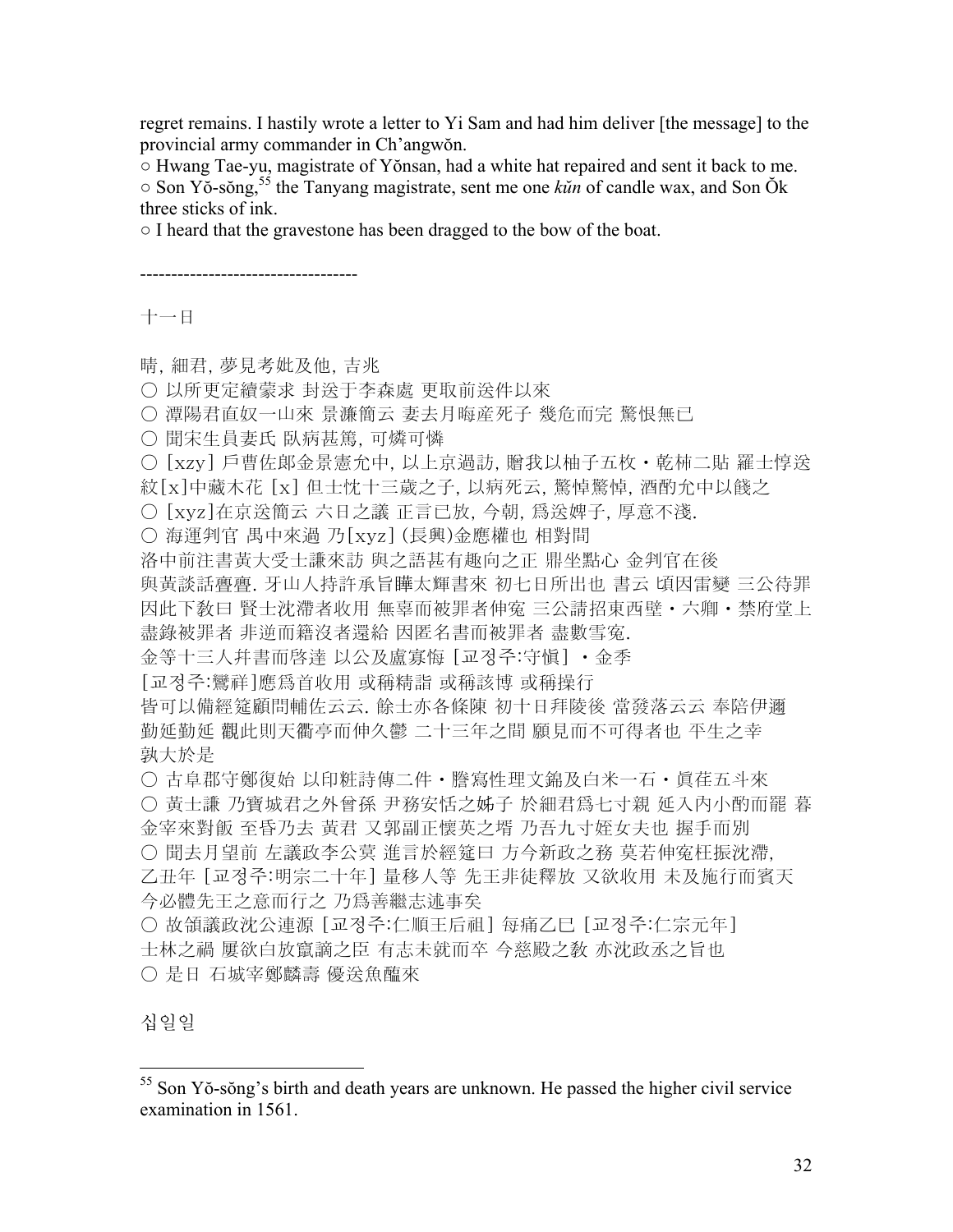맑음. 아내가 꿈에 돌아가신 아버지와 어머니, 그리고 다른 사람을 보았는데, 길조다.

○ 개정한 <<속몽구>>를 이삼댁에 봉해 보내면서, 다시 전에 보낸 것은 가져오게 했다.

○ 담양의 군직(宋廷秀)의 종 일산이 왔다. 경렴의 편지에 이르기를, "지난달 그믐에 사산을 하였는데 거의 죽다가 살아났다." 놀랍기 한이없다.

○ 송생워의 아내가 병으로 누워있는 것이 매우 심하다고 들었는데 매우 가련하다. ○ [xyz] 호조좌랑 김경헌(자는 윤중)이 서울로 올라가다 나를 찾아와 내게 유자 다섯 개와 꽂감 두 접을 주었다. 나사돈이 무늬있는 [x] 그가운데 목면이 포함된 [x] 을 보내왔다. 다만, 나사침의 13 세 아들이 병으로 죽었다고 한다. 놀랍고 슬프다.

○ 김경헌에게 술을 대접해서 전송을 했다.

○ [xyz] 서울에서 보낸 편지에 이르기를, 6 일날의 논의에 정언(유희춘)이 이미 방송되어 오늘 아침 여자종을 보낸다고 하니 후의가 얕지 않다.

○ 해운판관이 9-11 시 사이에 지나갔는데, 이에 [xyz] (장흥사람) 김응권이다. 서로 대화하는 사이 서울의 전 주서 황대수(자는 사겸)가 방문왔다. 그와 함께 얘기를 했는데 그는 아주 바른 취향을 갖고 있었다. [세사람이] 정좌해서 점심을 먹었다. 김판관은 뒤에 있고 [나는] 황대수와 담화를 정답게 했다. 아산사람 승지 허엽(자는 태휘)의 편지가 왔는데 초칠일날 쓴 편지다. 편지에 이르기를, "근래 번개의 변고로 인해서 삼공이 죄를 주기를 청했다. 이로 인해 전교를 내리기를 '어진 선비로 침체된 자는 수용해 쓰고, 허물이 없는데 죄를 입은 자는 죄를 풀어 주어라'고 했다. 삼공이 동서벽 (에 앉는 관리), 육경 판서와 의금부 당상을 부르기를 청했고, 죄입은 자를 다 기록하게 했는데, 역적이 아닌데 적몰한자는 환급해주고, 익명서로 인해 죄입은 자는 다 신원해 주는 것으로 하였다. 김저 등 13 인도 아울러 기록해서 계달하였다. 공(유희춘)과 노수신(자 과회), 김난상(자는 계응)을 가장 먼저 수용하기로 했는데, 혹은 (노수신) 정예하다고 칭해졌고, 혹은 (유희춘) 해박하다고 칭해졌고, 혹은 (김난상) 행동에 지조가 있다고 칭해졌으니, 모두 경연에 참여시켜서 [임금께서] 돌아보아 묻고 보좌하도록 할만하다"고 한다. "나머지 선비도 각각 조목별로 진달됬고, 초십일 [임금이] 능에 행차한 후에 마땅이 결재를 낼 것이다"고 한다. "당신을 받들고 모실 날이 가까왔으니 그러기를 바라고 바랍니다"[고 썼다.] 이 편지를 보니,

하늘의 큰 도로가 형통하고 오랜동안 울적한 것이 펴진 것이다. 23 년동안 이러한 세상을 보기를 원했는데 얻을수 없었던 것이다. 평생 다행스런 것이 이것보다 큰 것이 어디 있으랴!

○ 고부군수 정복시가 보낸 인쇄 장정한 <<시전>> 두 질과 등사한 <<성리문금>>과 백미 한 섬, 참깨 다섯 말이 왔다.

○ 황대수는 보성군(종실)의 외증손이다. 무안수령 윤염의 생질이다. 아내와는 칠촌 친척이 된다. 내실로 맞이해 작은 술자리를 대접한 후 파했다. 저녁에 김사또가 와서 같이 식사를 했다. 날이 어두어져서야 떠났다. 황군은 또한 부정 곽회영의 사위이니 나에게는 구촌질녀의 남편된다. 악수를 하고 헤어졌다.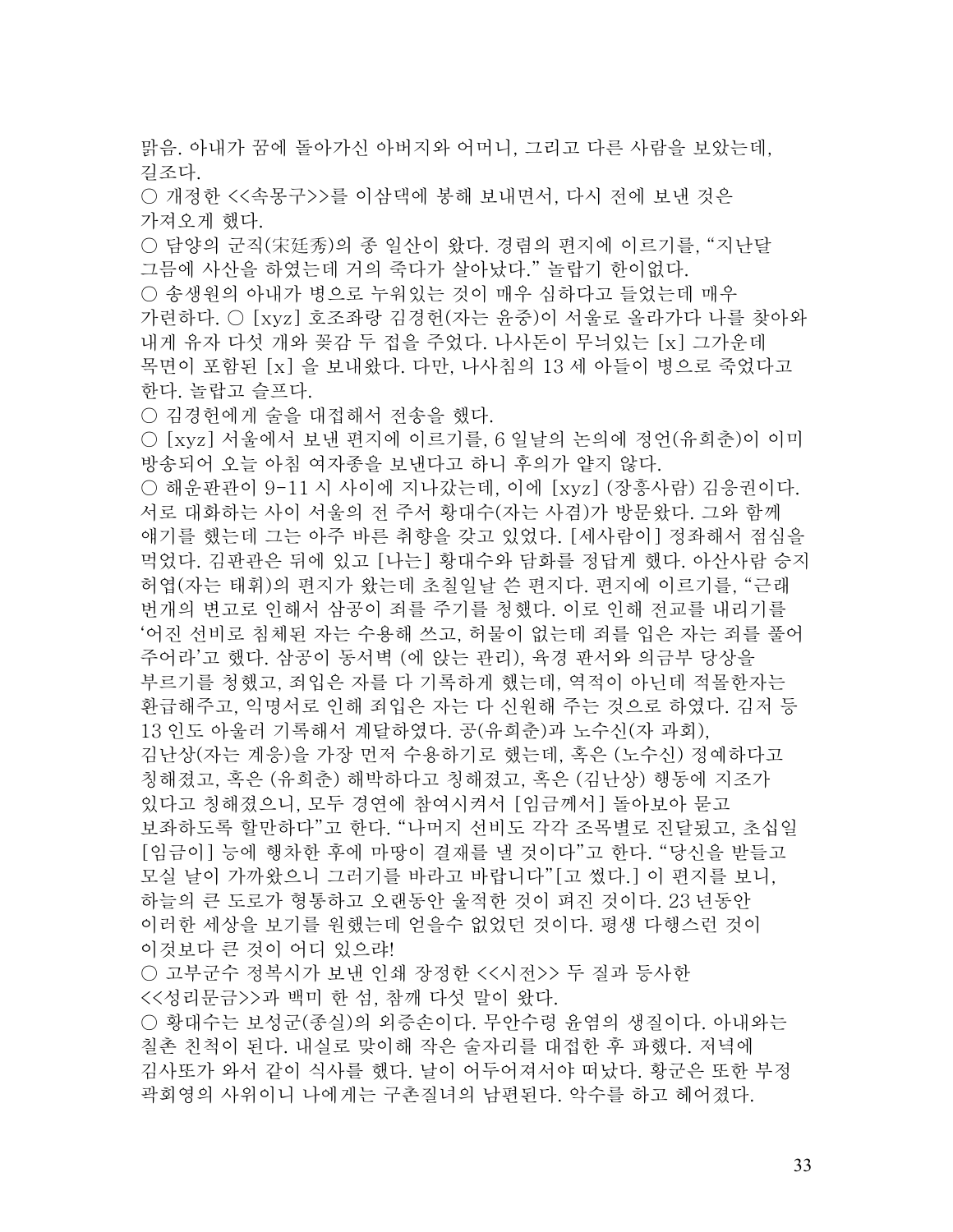○ 들으니 지난달 보름 전에 (9 월 15 일 전에), 좌의정 이명께서 경연에서 나아가 사뢰기를, "방금 새로운 정치의 업무로서 억울하고 굽어진 것을 풀어주고 침체된 것을 진작시켜주는 것보다 더 나은 것이 없습니다. 을축년에 헤아려서 유배지를 옮겨준 사람들은 선왕(명종)이 석방하려고 했을 뿐 아니라 수용코자 했습니다만 시행하지 못하고 돌아가셨습니다. 이제 반드시 선왕의 뜻을 몸소 본받아

행하시는 것이 그 뜻을 잘 계승하는 것이 됩니다." ○ 고 영의정 심연원이 항상 을사년의 사화를 통탄스레 여겨 누차 귀양간 신하를 풀어주기를 아뢰었으나 뜻은 있었으나 이루지 못하고 돌아가셨다. 오늘 왕대비의

전교는 곧 심정승의 뜻을 받든 것이다.

○ 이날 석성 사또 정인수가 젓갈을 넉넉히 보내왔다.

#### Eleventh day

 $\overline{a}$ 

A clear day. My wife saw her late parents, as well as other people, in a dream. It is a good omen.

○ I sent the corrected version of *Sok monggu* to Yi Sam's place. I had the version I had sent previously returned.

 $\circ$  Ilsan, male slave of Tamyang, styled Kunjik,<sup>56</sup> came. Kyŏng-ryŏm's<sup>57</sup> letter said his wife gave birth to a stillborn child on the last day of last month. She nearly died. There is no end to my surprise and grief.

○ I heard classics licentiate degree-holder Song's wife is laid up in bed with a severe illness. Oh, what sorrow! Assistant Section Chief at the Ministry of Taxation (Hojo Chwarang) Kim Kyŏng-hŏn (styled Yunjung) stopped in on his way to Seoul. He gave me five citrons and two *chŏp* of dried persimmons. Na Sa-don (1513–72) sent [x] patterned [x] mixed with cotton. Yet I heard that Na Sa-ch'im's son, who was but thirteen years old, died of an illness.58 What shock and grief! I treated Kim Kyŏng-hŏn with a drink and sent him on his way.

○ [Someone] in Seoul sent a letter saying, "Due to deliberations on the sixth, the censor (Chŏngŏn) [Yu Hŭi-ch'un]<sup>59</sup> has already been released from exile." This morning a female slave was sent. What depth of favor you give me!

○ The governor's aide in charge of sea transportation (Haeun P'angwan) came over at around ten in the morning. He was [xyz ] Kim Ŭng-gwŏn [of Changhŭng].<sup>60</sup> While we were talking, Hwang Tae-su,<sup>61</sup> the former recorder of the Royal Secretariat (Chusŏ), styled Sagyŏm, came to visit from Seoul. Having talked to him, his inclinations were very upright. The three of us sat together and had lunch. Governor's Aid Kim stayed behind while I had a friendly conversation with Hwang. A person from Asan came

<sup>&</sup>lt;sup>56</sup> Tamyang, styled Kunjik, was Song Chŏng-su, who was Song Tŏkpong's brother, thus Yu's brother-in-law.

<sup>57</sup> Kyŏng-ryŏm here is Yu Kyŏng-ryŏm, Yu's only son.

<sup>58</sup> Both Na Sa-don and Na Sa-ch'im were sons of Na Cil, who married a daughter of Ch'oe Po. As another daughter of Ch'oe was Yu's mother, both Nas were Yu's cousins.

<sup>&</sup>lt;sup>59</sup> Yu's government office before being sent into exile was Chŏngŏn, the censor.

 $^{60}$  Kim Ung-gwŏn passed the higher civil service examination in 1552.

 $<sup>61</sup>$  Hwang Tae-su passed the higher civil service examination in 1564.</sup>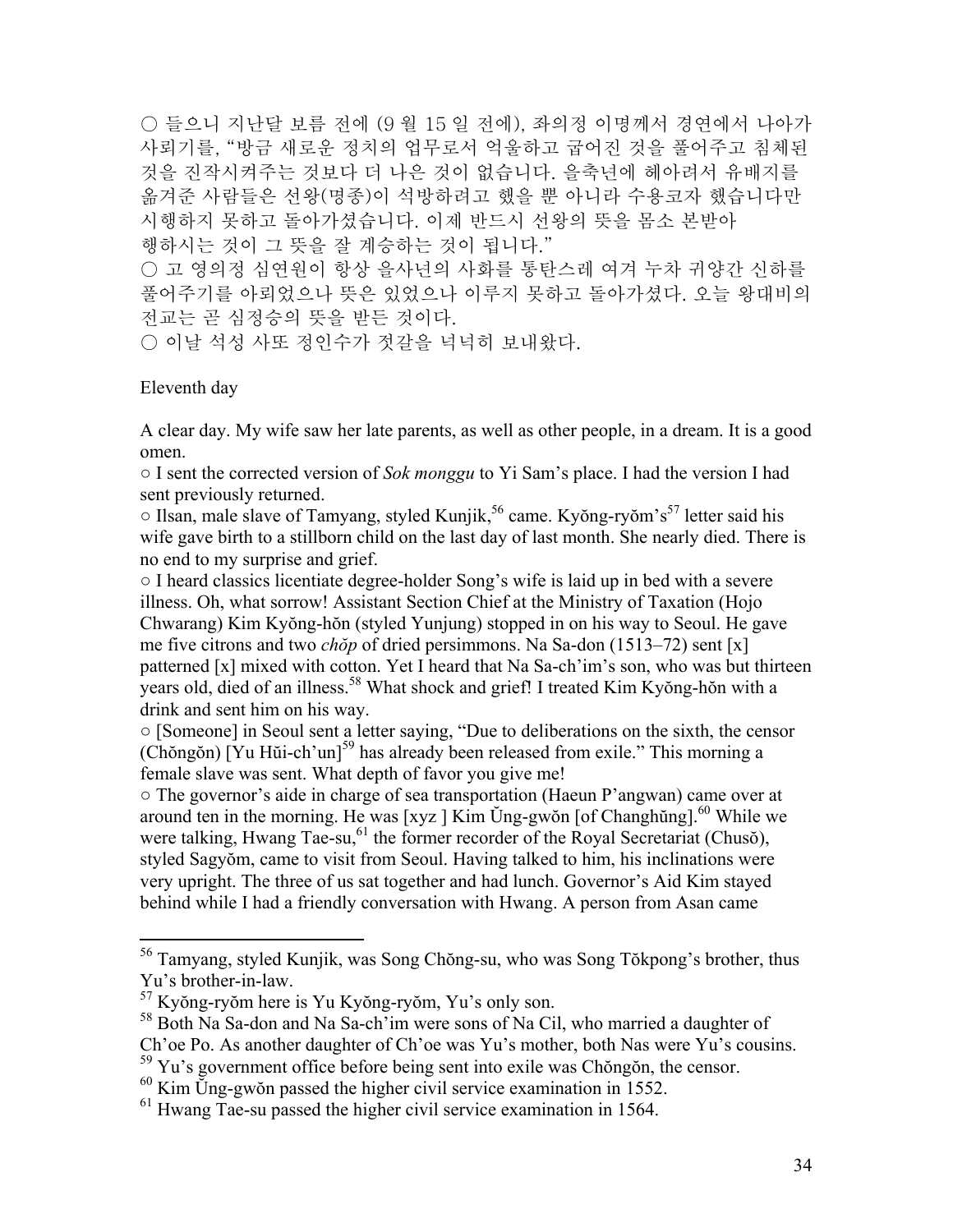bringing a letter from Royal Secretary (Sŭngji) Hŏ Yŏp, styled T'aehwi.<sup>62</sup> It was sent on the seventh day of this month. The letter said, "Recently, because of the sudden thunder, the three high state councilors awaited their punishment. For this reason, a royal order was given, saying, 'All the talented men who wait in idleness should be employed and the guiltless who were punished will have their grievances addressed.' The three high state councilors asked to summon the high officials of the east and west flanks, the ministers of the six ministries, and the officials third rank or above in the State Tribunal in order to thoroughly record all those who have been punished. Those who did not commit treason and had their properties confiscated should have [their property] restored. Those who because of anonymous writings were punished should each have their names cleared. Kim Chŏ  $(1512-47)^{63}$  and thirteen others were listed and presented to the throne. You sir [i.e., Yu Hŭi-ch'un], along with No Su-sin (1515–90),  $64$  styled Kwahoe, and Kim Nan-sang  $(1517-70)$ , <sup>65</sup> styled Kye- $\overline{u}$ ng, should be first of all considered for employment. Some were deemed to possess exceptional scholarship, others broad learning, and others virtuous demeanor, and all could be provided a seat in the Office of the Royal Lectures to be an advisor and assistant [to the throne]. The [cases of the] remaining men will be presented in due course and their cases resolved after the [king] visits the Royal Tombs on the tenth day [of this month]. The day that I will be in close attendance with you [Yu Hŭi-ch'un] is coming close; await it diligently."

Seeing this was like a road in Heaven opening up and a long darkness lifting. For these twenty-three years, I have hoped to see this but could not. [Now that I have seen this,] could there be a joy greater than this in this life?

○ Magistrate of Kobu Chŏng Pok-si (1522–95)66 sent me two volumes of *Shi zhuan* (Book of Odes) that [he had] printed and bound with covers, a *Xing li wen jin* (Essentials

<u>.</u>

 $62$  Hŏ Yŏp was the father of Hŏ Pong, a Yu's disciple.

<sup>63</sup> Kim Chŏ of Kyŏngju Kim passed the higher civil service examinations in 1539 and obtained various prestigious posts. Being implicated in the literati purge of 1545, he was banished to Samsu, Hamgyŏng Province. In 1546, he was sentenced to death by drinking poisonous liquid. In addition, his property was consficated and his family members also received various punishments. He was pardoned in 1570 along with ten others who, together with him, had been punished in 1545.

 $64$  No Su-sin passed the higher civil service examination in 1543. As a member of the Great Yun group, he obtained the highest post in Chosŏn bureaucracy, chief state councilor. Although he avoided being killed at the time of the literati purge of 1547 engineered by the Little Yun group, he was banished to Sunch'ŏn. Like Yu Hŭi-ch'un, he was then implicated in the incident of hanging seditious letters at Yangjae Post Station in 1547, and banished to Chin-do, an island off Chŏlla coast, for nineteen years. In 1565, he was removed to Koesan, and he was freed from banishment in 1567. As a renowned scholar, he debated with Yi Hwang and Ki Tae-sŭng on Neo-Confucian philosophy. He was also well versed in Buddhism.

<sup>&</sup>lt;sup>65</sup> Kim Nan-sang passed the higher civil service examination in 1537.

<sup>66</sup> Chŏng Pok-si was from Tongnae Chŏng descent group. Together with his younger brother Chŏng Pok-wŏn, he studied under Sŏ Kyŏng-dŏk 徐敬德. He passed the *munkwa* in 1555 and served in various posts. He became magistrate of Kobu in 1567 and pleaded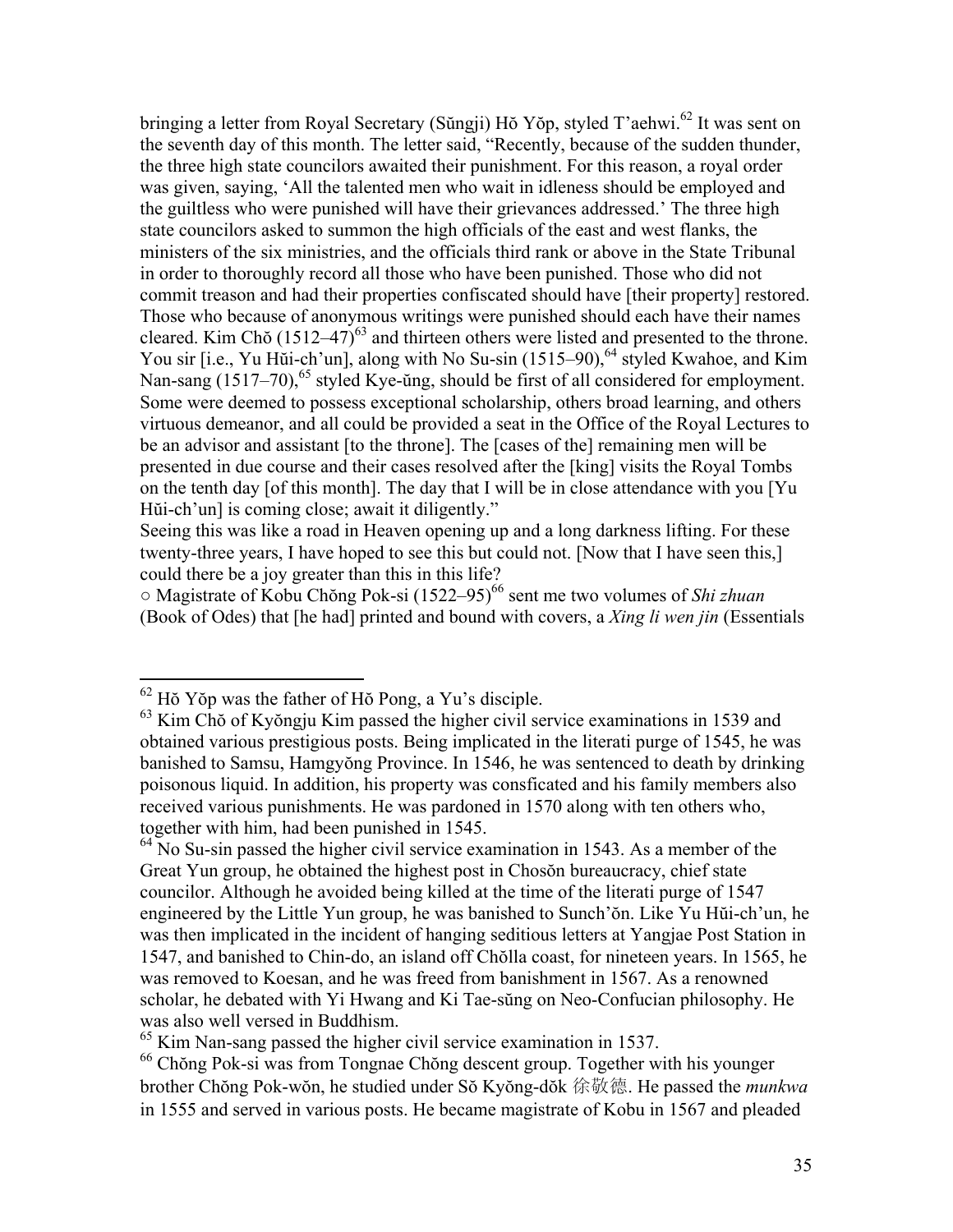of Nature and Principle)67 that had been transcribed, along with one *sŏm* of polished rice and five *mal* of sesame seeds.

 $\circ$  Hwang Sa-gyŏm is a grandson of Prince Posŏng's<sup>68</sup> (1416–99) daughter. He is a son of the older sister of Yun Yŏm, magistrate of Muan. He is second cousin twice removed (*ch'ilch'on*) from my wife. [We] invited him into an inner room and shared a small table of drinks, after which we parted. In the evening, Magistrate Kim came and we had dinner together. He left after it turned dark. Hwang is also the son-in-law of Kwak Hoe-yong,  $^{69}$  a third-rank secretary of the Royal House Administration (Pujŏng),<sup>70</sup> and the husband of one of my second cousins thrice removed (*kuch'on*). We shook hands and parted.  $\circ$  I have heard that a little before last month's full moon, Yi Myŏng (1496--1572),<sup>71</sup> left state councilor (Chwaŭijŏng), appealed to the king during the royal lecture, saying, "In carrying out the works of a new administration, nothing is better than appeasing the lamentations of the wrongfully accused and raising the spirits of those who have been forced to withdraw. The former king, your majesty's father, had always desired not only to release those who were exiled, then relocated in the *ŭlch'uk* year (1565), but also to reengage them in the matters of governance. Regrettably, he passed away without having succeeded. Your majesty, I implore you to steadfastly carry out his will so as to continue his work."

○ Because of the literati purge of the *ŭlsa* year (1545), the late Sim Yŏn-wŏn (1491– 1558), chief state councilor (Yŏngŭijŏng),  $\frac{7}{2}$  ached at the thought of those removed from office and sent into exile. Again and again he pleaded with the king that those officials who had been exiled be released. He passed away unheeded, though he had the will. Now the Queen Mother [Insun] has expressed her will, and it is in accordance with Chief State Councilor Sim's wish.

○ This day, Chŏng In-su, magistrate of Sŏksŏng, sent me a generous amount of fermented salted fish.

for the release of those who had been unjustly exiled by literati purges. He was famous for poetry writing.

67 The author and compilation date of the *Xing li wen jin* (Sŏngni mungŭm in Korean) are unknown. There is one manuscript copy preserved at the library of Kyŏngsang University. 68 Prince Posŏng was a son of Prince Hyoryŏng (1396–1486), the second son of King

T'aejong, the third monarch.

 $\overline{a}$ 

69 Kwak Hoe-yŏng of the Kyŏngju Kwak descent group passed the *munkwa* in 1546.

 $70$  Pujŏng is a junior third-rank post in one of the following offices: the offices of Chongch'in-bu (Department of Royal Family Affairs), Tonnyŏng-bu (Department of Royal Relative Affairs), and Hullyŏn-wŏn (Department of Military Training).

71 Yi Myŏng of the Yean Yi family passed the *munkwa* in 1528 and served in various posts, including censor-general of the Office of the Censor General (Taesagan 大司諫). In 1548, he impeached Yi Ki, who held power after the literati purge of 1545, for his abuse of power and for suppressing upright young officials. He became left state councilor in 1566 and pleaded for releasing those affected by the 1545 purge.

72 Sim Yŏn-wŏn of the Ch'ŏngsong Sim family was the grandfather of Queen Insun (1532–75) and reached the post of chief state councilor. He was a talented writer and an efficient administrator. He was particularly well versed in the geography of China and Chosŏn.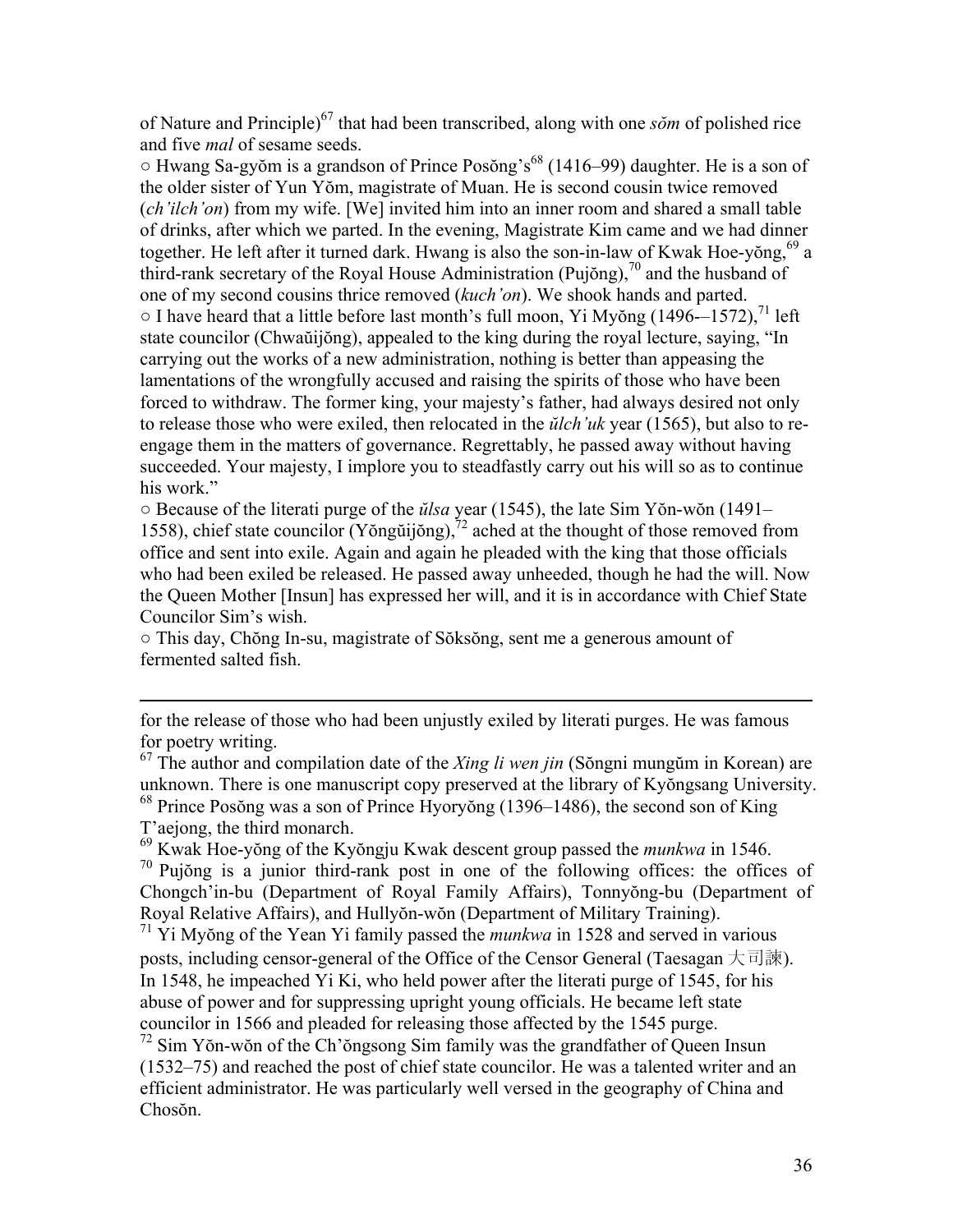十二日

晴 送東國通鑑三十冊于孫座首蘅處 乃其壻蘇亨善之物也

○ 送還朱子大全八十冊于金僩妻氏處

○ 金宰 送針婢及送南原人來

-----------------------------------

○ 石城宰男鄭思敏 送乾雉・乾秀魚來

○ 龍安宰沈嶐 惠送白米十斗 • 太十斗來

○ 林川守沈君鎭 所送其姻弘文修撰具抃 [교정주:忭] 簡云 丁未年

[교정주:明宗二年] 被罪人等 今因天變 自上特命收叙 一國之慶 何加於此

歡忭罔極 二十年寃枉之極 今蒙昭雪之恩 慈殿之明聖 眞可謂女中之堯舜也云云

○ 清州李福長 • 朴東豪及同年楊潛元亮之簡來

○ 林川 送石花來

○ 三公啓曰 惟新爲縣 本號忠州 因己酉年 [교정주:明宗四年] 李洪胤之亂

降屬爲縣 本縣物衆地大 一員獨治 事多積滯 自古降號之官

末(未)有過二十年不復本號之時 請惟新縣復號忠州 今方除舊蕩滌之會 故敢啓 上允之

○ 見初六日朝報云 三公以下啓曰 今此被罪及沈滯之人 分類書啓 又於各員名下 疏 解實跡 且書某某人 應給實牒云云 恩命自上出 而徑自書啓 事涉僭濫 至爲惶恐 但 泛然書啓 則竊恐新政之初 主上分辨似難 而頃見中朝聞見事件 則吏部題本 先帝時 被罪人分卞之類 亦於各員名下 追錄行迹及某員宜叙某某官之語 故略倣其法爲之 不覺僭越之罪 尤爲惶恐 傳曰 三公所啓事 初十日後發落 蓋以其前有齋戒 不能公事 出入故也

○ 見羅仲默兄爲典籍

○ 初六日 三公以下啓曰 昨日備忘記傳敎 新上卽位後 當施恩典 而赦則已施之矣 如恩典之事 大臣察爲 且賢士之類 如有沈滯者擢用 無辜被罪者亦察伸寃 臣等會同商議 賢士沈滯 無辜被罪者 從類開錄矣, 但於其中 乙巳年以後被罪人 橫罹無辜 陷於大[xyz] [교정주:惡之名者 厥] 類甚多 當時立朝之士 豈是擧皆反逆之徒 皆緣其時功臣如李芑・尹元衡之徒 懷夙昔之憤 [xyz] [교정주:乘主上幼冲 睚眦] 小憤 纖芥微嫌 必於此焉發之 一世端人正士 稍有知識之人 擧加反 m[xyz] [교정주:逆之] 名 牢籠構 [xyz] [교정주:陷 使人喪氣垂頭 不敢開口 致使士氣斲喪 國脈] 委靡 言之可爲於邑, 人心天理[xyz] [교정주:之公] 愈久不泯 至今士大 [xya] [교정주:夫之間 憤鬱不絶 公論之激 實在於此] 雪寃伸滯 正在新政之初 聖敎纔下 天意人心 渙然一新 實爲 [xyz] [교정주:聖世之首事] 當時雖名爲閱實取服者 尙多寃橫之積 而況此人等 則無一事相及之端 揑成罪名 或嗾耳目鷹犬之輩 或追出於匿名構陷之書 其橫被寃枉 據此可知 故今將其時被罪之中 生存及殞歿之人 區別類錄 略聚人物實迹 註於名下 其一時罪名 亦皆具錄 庶使聖鑑一覽昭然 伏惟上裁 其中不與叛逆之人並被籍沒之罪 其爲寃枉 無理益甚 傳曰 知道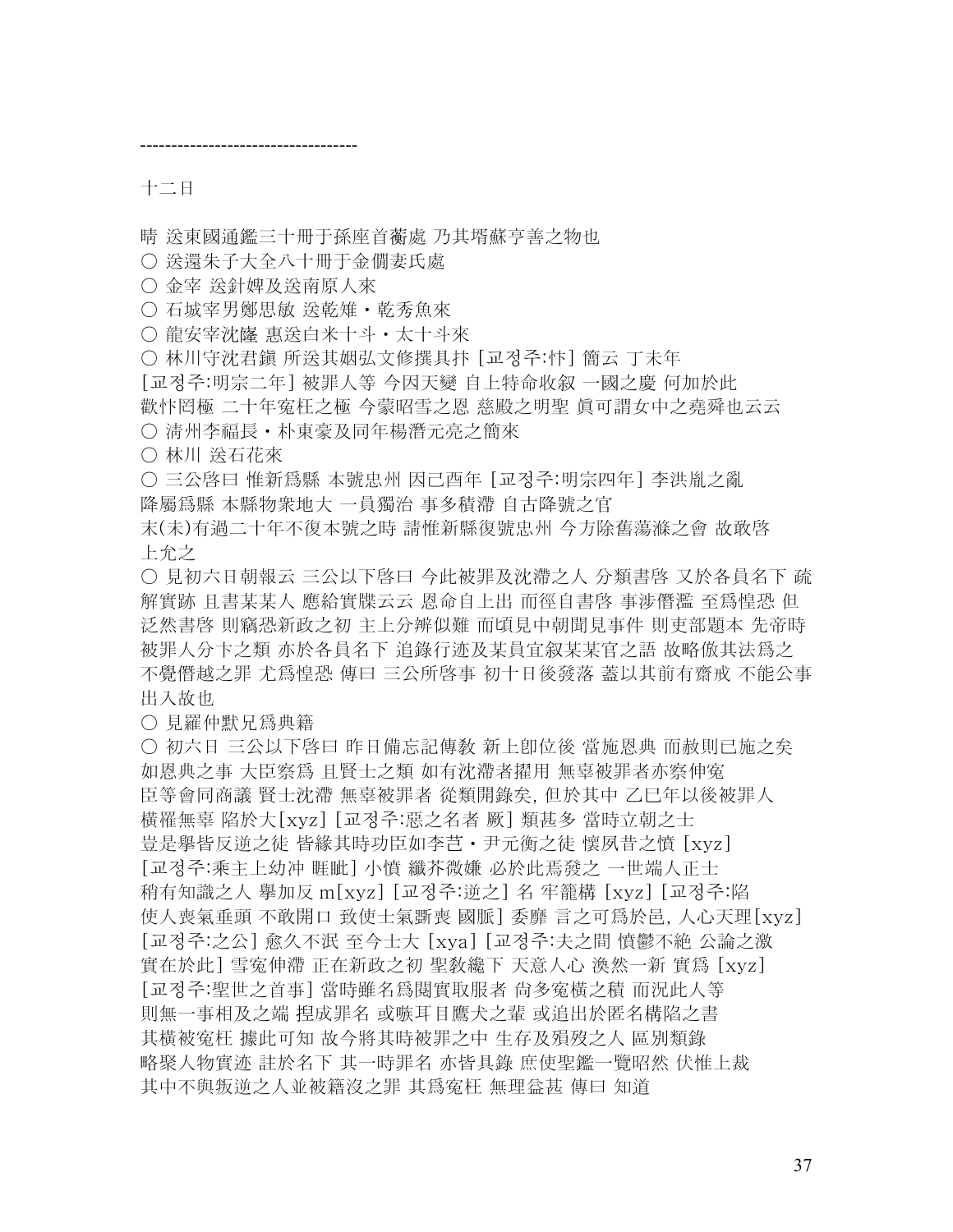又大臣等回議啓曰金以下十人 右人等則乙巳年罪人 推鞫之際 或因辭連 或發聞見之際 追論重典 皆至於籍沒 以其罪名觀之 則俱若各有罪 然皆一時構成 陷入大罪 古人所謂鍛鍊之成 雖皐陶听之 猶以爲死有餘辜者也 雖極寃枉 宜在寬宥之列 然各有指名之罪 又在丁未年之前 自下論釋未安 故書諸別單字稟旨 其餘數抄單字 監封入啓

○ 閔都事 [교정주:忠元] 恕初 日昳 自京下來 具言初九日拜辭時 見銀臺注書 見賢士擢用單字內 以盧守愼寡悔爲首 註云學問精詣 其次余姓名 註云學問該博 其次金鸞祥季應 註云學行純備 又云右三人 皆可以備經筵 勸講必有所補聖學 又述李彦迪復古公曰 爲一代理學之宗 稱宋公麟壽 亦稱學行俱 [xyz] [교정주:備德性純篤] 稱林亭秀云 文章義氣云[주:

○ 李天啓 云有才識 ○宋希奎有忠孝大節

○ 閔都 [xyz] [교정주:事 持] 朱子儀禮經傳通解 [xyz] [교정주:示之 是我] 平生願見之書 然此乃書也]○礪山守李慶宗賀狀來

○ 金宰來訪閔君 鼎坐飮食 金去後 余與閔・朴二君 共論心經附註於外房灯下 良久 而散

○ 聞昔年李元祐與具渰婚姻也 有人緘人頭 送于元祐家 題曰李芑 見者驚倒

### 십이일

맑음. <<동국통감>> 30 책을 좌수 손형의 처소에 보냈다. 이것은 사위 소형선의 것이다.

○ <<주자대전>> 80 책을 김한의 아내가 있는 곳에 돌려 보냈다.

○ 김사또(김사원)가 바느질하는 여자종과 남원 사람을 보내왔다.

○ 석성수령의 아들 정사민이 말린 꿩과 마른 숭어를 보내주었다.

○ 용안수령 심륭이 백미 열 말과 콩 열 말을 은혜롭게 보내왔다.

○ 임천 수령 심진이 그 인척 홍문관 수찬 구변에게 보낸 편지에 이르기를, "정미년 (양재역 벽서 사건)에 죄를 입은 사람들은 지금 기상 이변으로 인하여 임금의 특명으로 거두어 서용되었으니 이 나라의 경사됨이 이보다 더한것이 있겠는가. 기쁘고 즐거움이 끝이 없다. 20 년간 지극히 억울하고 굽어졌던 것이,

지금 밝혀지고 씻어지는 은혜를 입었으니, 자전의 (인순대비) 어지심이 참으로 가히 여자 중에 요, 순이라고 말할 수 있다." 고 한다.

○ 청주의 이복장과 박동호와 (유희춘과) 같은해 과거 급제한 양잠(자는 원량)의 편지가 왔다.

○ 임천수령이 굴을 보내왔다.

○ 삼공이 아뢰기를, "유신은 현인데, 원래는 충추였습니다. 기유년의 이홍윤의 난으로 인하여 현으로 강등되었습니다. 본현은 물자와 인구가 많고, 또 땅이 넓어서 한 관원이 혼자 다스리다 보니 일이 누적된 것이 많습니다. 옛날부터 호를 강등당한 고을이 이십년이 지나도 회복되지 않은 일은 없습니다. 청컨데 유신현을 충주로 복호해 주십시요. 지금 바야흐로 옛날의 구습을 철폐하고 씻어내는 때이므로 감히 아룁니다." 임금이 윤허하였다.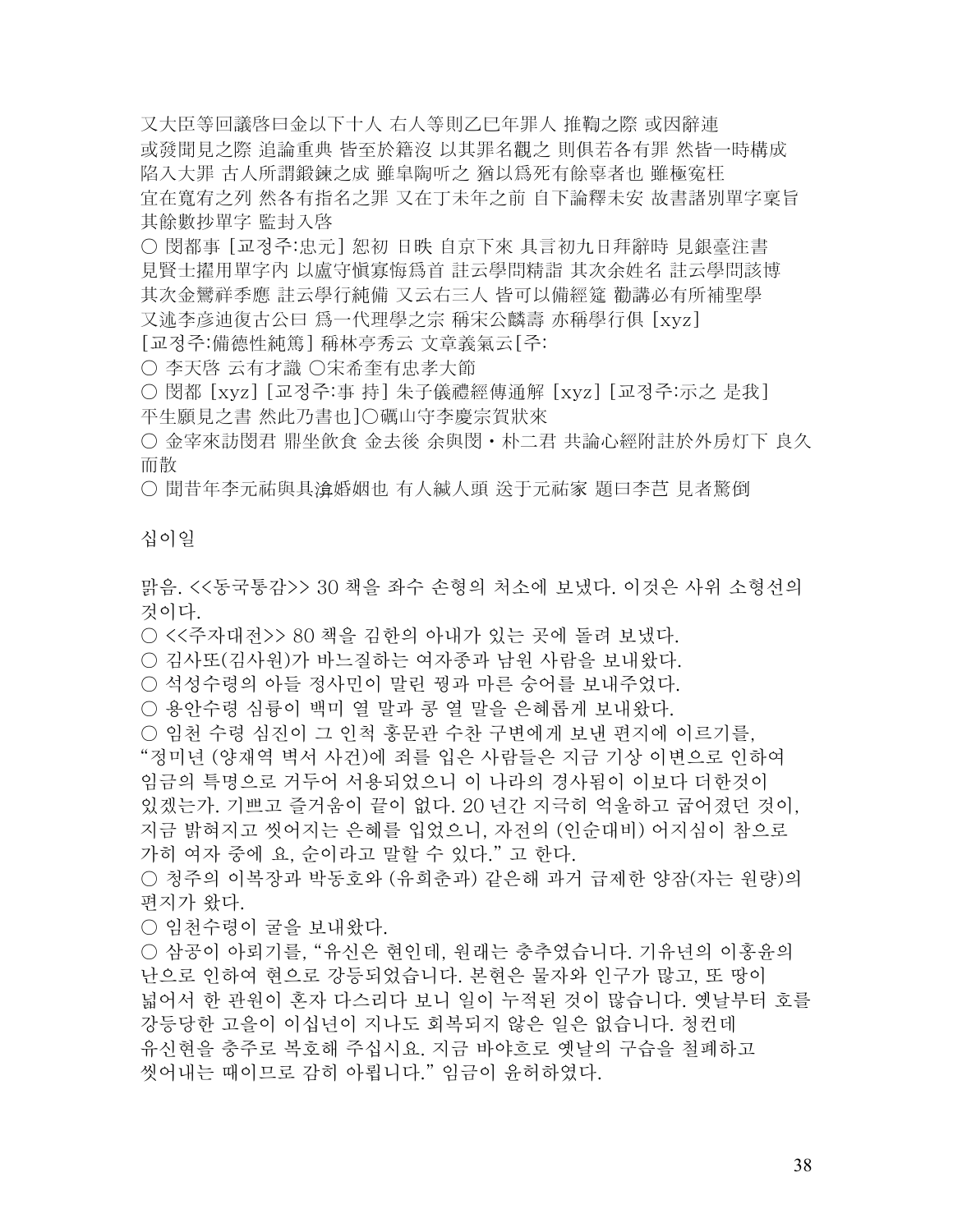○ 초육일날 <조보>를 보니 이르기를, "삼공이하가 아뢰기를, '이번에 죄를 입거나 침체된 사람들을 분류해서 기록해 아뢰었습니다. 또 각 사람의 이름 밑에 실적을 기입하고 또 누구누구는 실제 벼슬을 주어야한다는 식으로 했습니다. 은혜로운 명이 임금으로부터 내려오는 것인데 이렇게 함부러 저희 맘대로 써서 올리게 되었으니 일이 참람하게(분수에 넘게) 되어 지극히 황공합니다. 다만 범연하게 써서 아뢰게 되면, 새로 정치가 시작된 초기에 주상께서 변별하기 어려울 듯하여 그랬습니다. 근래 중국의 <문견사건>을 살펴보니 <이부의 제본>에 선제 때에 죄를 당한 사람을 분별하면서 역시 각사람의 이름 아래 그들의 행적을 추록하고 어떤 관원은 어떤 직책에 마땅히 서용하라는 등의 말이 있었습니다. 그래서 그 법을 대략 모방하여 이렇게 하였습니다만, 참월한 죄를 깨닫지 못한 점 더욱 황공합니다.' 임금이 전교하시기를, '삼공이 아뢴 일은 초십일 후에 결정할 것이다' 하였으니, 대개 그전에는 재계를 하게 되어 있어 공사를 맡아볼 수 없기 때문이다."

나사선(중묵은 자)형이 전적이 되었다는 것을 알았다. ○ 삼공 이하가 아뢰기를, "어제 비망기의 전교에 '새로운 임금이 즉위한 후, 마땅히 은전을 베풀어야 하는데, 죄인을 용서하는 일은 이미 시행되었다. 은전과 같은 일은 대신들이 살펴 행하라. 또한 어진 선비들중에 침체된 자를 뽑아 등용하고, 허물없이 죄를 입은 사람들도 살펴 원을 풀어주도록 하라.' 하셨는데 신들이 모여서 상의하여 어진 선비중 침체된 이들과 허물 없이 죄를 입은 사람들을 부류별로 기록하였습니다. 단, 그중에 을사년 이후에 죄를 받은 자들은 뜻밖에 재앙을 당해 허물 없이 죄를 입어 대악의 이름에 함몰된 이들이 아주

많습니다. 당시 조정에 드나들던 선비들 중 어찌하여 거의 전부가 반역의 무리였겠습니까? 이는 모두 그 당시 공신이었던 이기와 윤원형과 같은 무리가 오래된 분함을 품고 주상의 어린 점을 기회 삼아 작은 분함이나 미미한 혐의만 있어도 반드시 이에 발산한 것입니다. 일세의 단정한 자들과 올바른 선비로 조금만이라도 지식을 가지고 있으면 반역이라는 이름을 가하고 없는 죄로 얽어 매었으니 사람들의 맥이 풀리고 그들의 머리가 떨구어져 감히 입도 열지 못하게 되고, 선비의 기가 꺾이고 국맥이 쓰러지게 되었으니 이에 대해 말하면 오열하게 됩니다. 인심과 천리의 공정함은 오래되어도 망하지 아니 하니, 지금 사대부의 사이에 분함과 답답함이 끊이지 아니하고 공론이 몹시 분개하는 것도 실로 이런 이유 때문입니다. 원통함을 달래주고 막힌 것을 풀어주는 것이 신정의 시작에 있어야 한다는 성교가 겨우 내리자마자 천리와 인심이 얼음이 녹듯이새롭게 되었으니 이는 성세의 으뜸된 일이 되었습니다. 당시 비록 명목상 사실을 조사받아 자복한 사람들이라도 오히려 원통함이 축적되었을 터인데, 하물며 이들은 즉 한가지 일도 단서가 없는데, 죄명을 날조하고 혹은 자신들의 귀와 눈, 또는 사냥개같은 무리들을 부추기고, 혹은 익명서로 모함하였으니 그로 인해 뜻밖에 억울함과 원통함을 당한 것을 이에 의거하여 알 수 있습니다. 그러므로 당시 죄를 입은 자들 중 살아있는 자와 죽은 자를 구별하여 기록하였고 간략하게 그 인물에 대한 설명을 갖추었으며 각 이름 아래 당시의 죄명 또한 모두 기록하였으니 임금께서 한 번 열람하시어 분명하게 아시기를 바랍니다. 삼가 결재하여 주시기를 바랍니다. 그 가운데 반역에 참여하지는 않았으나 아울러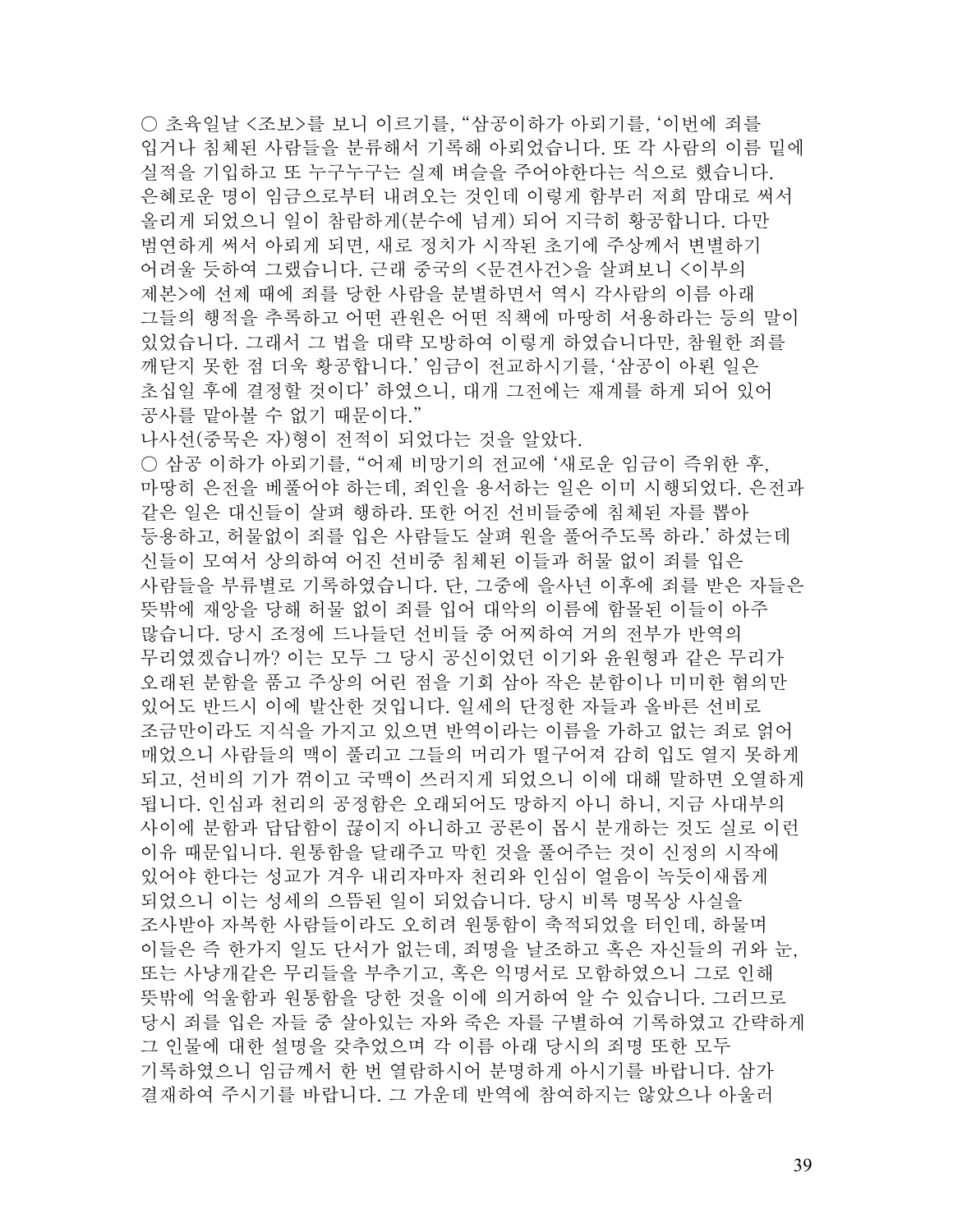적몰죄를 당한 경우는 그것이 원통하고 이치가 맞지 않음이 너무 심합니다." 임금이 말씀하시기를, "알았다." 또 대신들이 다시 회의해서 아뢰기를, "김저 이하 십 인에 관하여는, 위의 사람들 즉 을사년 죄인으로, 추국할 때 혹은 공초에 나온 말로 연루되었고 혹은 듣고 본것을 발설할 때 소급해서 중한 법에 걸려서, 다 적몰에 이르렀습니다. 그 죄명으로 본다면 모두 각각 죄가 있는것 같지만, 모두 일시에 엮어져서 대죄로 빠뜨려 넣어진 것입니다. 옛날 사람들이 이른바 고문을 하여 재판이 이루어져 버리면, 비록 고요가 심판을 할지라도, 오히려 죽어도 그 허물이 남아있게 된다는 것입니다. 비록 지극히 원통해서 마땅히 너그러이 용서받을 자들의 대열에 있더라도 각각 지명한 죄명이 있고, 또 정미년 이전의 경우는 아래로부터 석방을 논하는 것은 편치 않기 때문에, 별단자에 써서 아룁니다. 그 나머지 수도 단자를 만들어서 감히 봉하여 들입니다." ○ 도사 민충원(자는 서초)이 해가 기울무렵 서울로부터 왔다. 갖추어서 말했는데, 초구일 임금께 떠나는 인사를 드릴때, 승정원의 주서를 만났는데, 현사를 탁용하여 쓴다는 단자 안에 노수신(과회)이 맨 먼저 올라가 있었는데, 그 주에는 "학문이 정예하다"고 되어있고, 다음에 내 이름이 있고 그 주에는 "학문이 해박하다"고 되어있으며, 그 다음에는 김난상이 있는데 그 주에는 "학문과 행실이 순수하고 갖추었다"고 되어 있었다 한다. 또 이르기를 "위의 세사람은 모두 경연에 나아가 임금에게 강론을 권하면 반드시 성학에 도움이 될 것이다"라고 한다. 또 이언적 (자는 복고)에 대하여 말하기를 "한 시대의 이학의 종주"라고 하고, 송인수는 역시 "학문과 행동이 모두 갖추어져 있고 덕성이 순수하고 돈독하다"라고 하고, 임형수는 "문장이 뛰어나고 의로운 기상이 있다"고

되어있다. 이천계는 재주와 학식이 있다하고,

○ 송희규는 충효의 대절이 있다고 한다.

○ 도사 민[충원]은 주자가 지은 <<의례경전통해>>를 가지고 와서 보여주었는데, 이것은 내가 평생 보고싶어하던 책이지만, 그러나 이 책은 그의 책이다. 여산수령 이경종이 축하하는 편지가 왔다. 김사또가 민군을 찾아와서, 세사람이 정좌 하여 식사하였다. 김수령이 간 후, 나와 민군, 박군 두 사람과 함께 바깥 방 등잔불 아래서 <<심경부주>>에 대하여 같이 논의했다. 진실로 오래있다가 헤어졌다. 들으니 작년에 이원우가 구엄과 (연산군의 외손자) 사돈을 맺을 때, 어떤 사람이 사람의 머리를 상자에 넣어 이원우 집에 보냈는데, 머리부분에 "이기"라고 써있었다. 본 사람들이 놀라 자빠졌다고 한다.

# Twelfth day

 $\overline{a}$ 

Clear. [I] sent thirty volumes of *Tongguk t'onggam* (A Comprehensive History of Korea)<sup>73</sup> to the place of Son Hyŏng, director of the local yangban bureau (Chwasu). This belongs to [Song's] son-in-law So Hyŏng-sŏn.

<sup>73</sup> *Tongguk t'onggam* is a history from the early Silla (57 BCE–935 CE) to the end of the Koryŏ dynasty (918–1392), compiled by Sŏ Kŏ-jŏng 徐居正 in 1485 with royal support.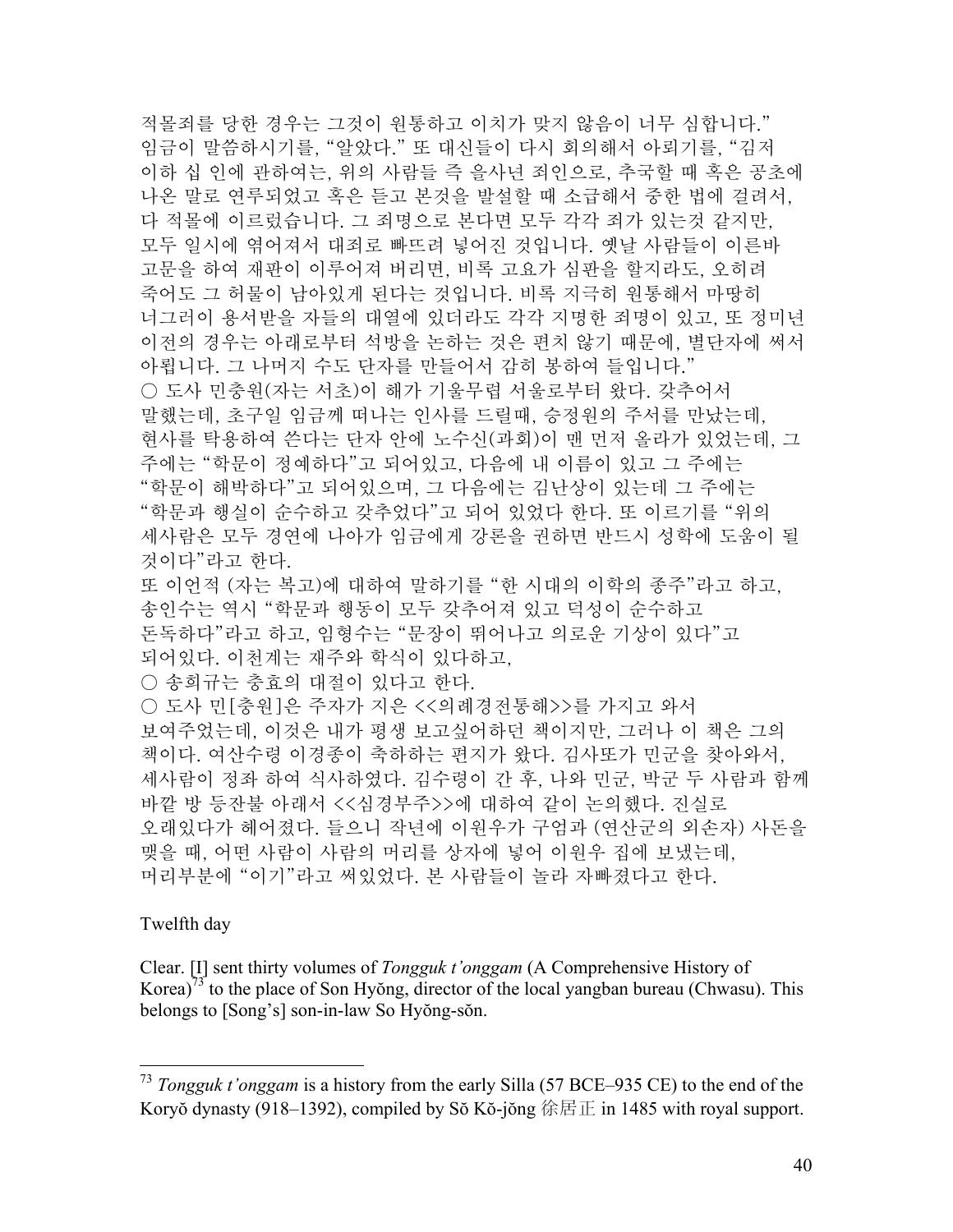○ I returned eighty volumes of *Zhu zi da quan* (Complete Collected Works of Zhu Xi) to the place of Kim Han's wife.

○ Magistrate Kim sent [me] a female slave [who is specialized in] needlework as well as a person from Namwŏn.

○ Chŏng Sa-min, a son of the Sŏksong magistrate, sent over dried pheasant and dried brown croakers.

○ Sim Yung, the Yongan magistrate, benevolently sent over ten *mal* of polished rice and ten *mal* of bean.

 $\circ$  In the Imch'ŏn Magistrate Sim Chin's letter to his in-law Ku Pvŏn (1529–78), <sup>74</sup> sixth counselor of the Office of the Special Counselors (Hongmun'gwan Such'an), he says, "On account of [unusual] heavenly phenomena, the king issued a special order to employ those who were punished in  $1547<sup>75</sup>$  No dynastic celebration would be happier than this. It is endlessly joyous. That which was bent and resentful has now been straightened and cleared [due to royal] benevolence; the sagely quality of Queen Mother [Insun] can be compared to that of Yao and Shun of China."

○ Letters from Yi Pok-chang of Ch'ŏngju, Pak Tong-ho, and Yang Yang, styled Chamwŏn, came.

○ [The] Imch'ŏn [magistrate] sent me oysters.

 $\overline{a}$ 

○ The three high state councilors addressed the king saying, "Yusin is a *hyǒn*. Its original name is Ch'ungju.<sup>76</sup> In 1549, due to Yi Hong-yu's rebellion, it was demoted to a *hyǒn*. This county's products and people are considerable, and its land area is big. Therefore, for the lone person who administers it, affairs were piling up and getting backlogged. From old times, all those counties whose administrative status was demoted were restored within twenty years time. We request the administrative status of Yusin *hyŏn* be restored to Ch'ungju. We ask that this be done as the present is a period of restoration and absolution." The king gave his consent.

○ The official gazette of the sixth day says, "The three high state councilors addressed the king saying, 'Today, we sorted and made a list of those who have been criminally accused as well as those who were waiting in idleness. Also, beneath each person's name, his accomplishments are recorded and the real post that each should be awarded is recommended. A compassionate decision must come from above [i.e., from the king]. Thus our written recommendation is presumptuous to the point of embarrassment. [The

 $74$  Ku Pyŏn was a disciple of Cho Sik and passed the higher civil service examination in 1558.

 $75$  A number of officials, including Yu Hŭi-ch'un, were punished because of the incident of hanging seditious letters at Yangjae Post Station in the ninth lunar month of 1547, in which Yun Wŏn-hyŏng and his group (Soyun) purged those who were suspected of supporting the opposing group led by Yun Im (Taeyun), after a treasonous message saying that the queen and her confidante Yi Ki were exercising abusive power and that the state would thus perish soon—was retrieved from Yangjae Post Station in Kwach'ŏn, Kyŏnggi Province.

<sup>76</sup> Ch'ungju was originally a *mok* 牧, where an official of senior third rank was dispatched to govern by the central court. A *hyŏn*, in contrast, was administered by either an official of junior five or junior six, making it of lower status in the local administrative hierarchy.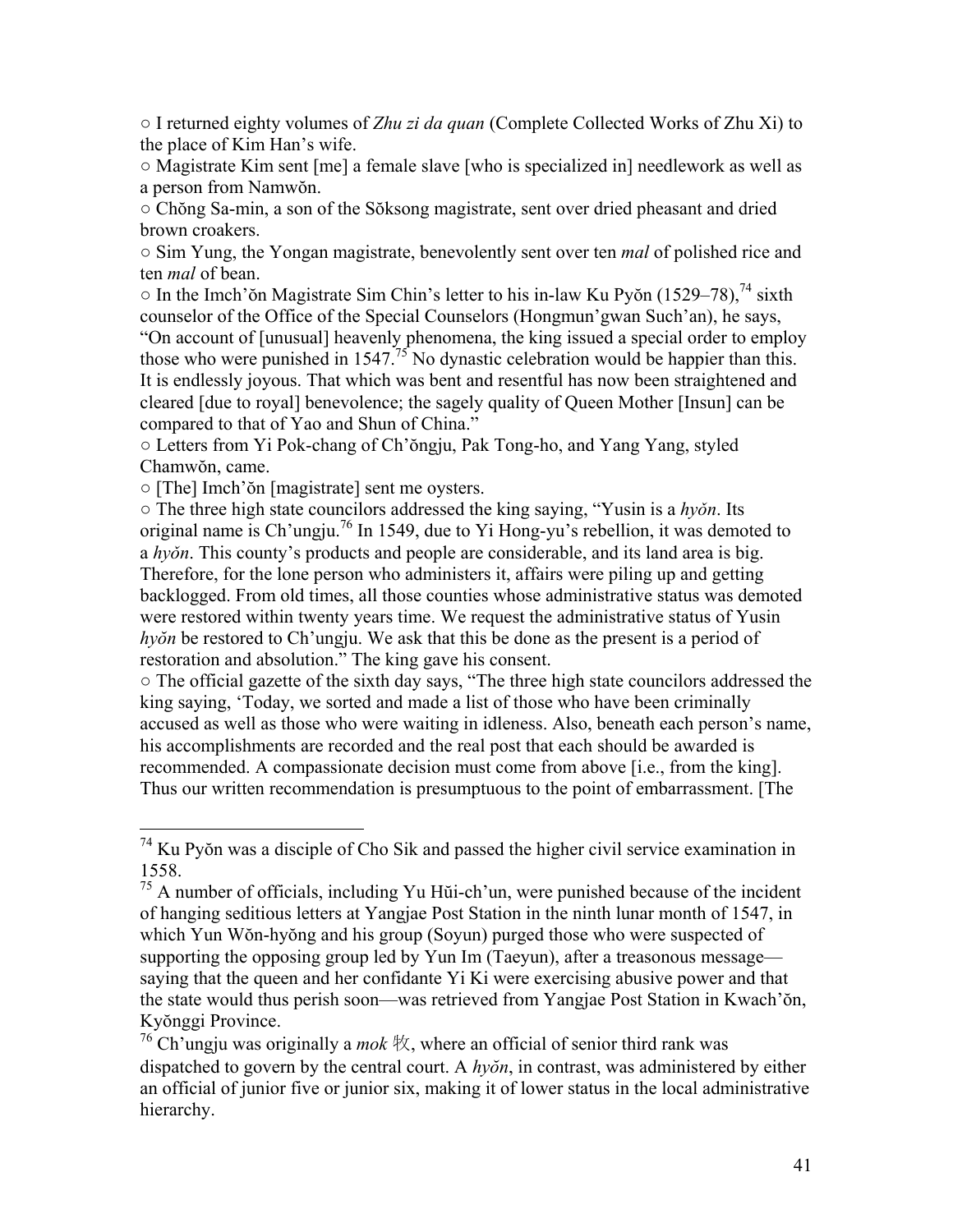reason] we made a broad report was because we were concerned that by any chance Your Highness might have difficulty in differentiating various cases. As we referred to the "Affairs Seen and Heard" (*Mun'gyŏn sagŏn*) from China,77 in the [section] "Papers from the Board of Personnel," at the time of previous emperor, the types of criminals were differentiated by type, and then underneath each name, they recorded and added their deeds and their proper posts. Thus we roughly imitated that case; yet the fact that we could not realize the presumptions is all the more embarrassing.' The king said, 'What the three high state councilors suggested will be executed after the tenth day.' It is because the king had commemoration rituals to attend and could not take the public affairs."

 $\circ$  I learned that elder Na Sa-sŏn 羅士愃(styled Chungmuk)<sup>78</sup> became librarian of the Royal Academy.

 $\circ$  On the sixth day of the month, the three high state councilors and so forth petitioned the throne and said, "In the royal written order yesterday, Your Highness said, 'After a new king ascends the throne, royal favors should be disbursed and general amnesty should be given. As for these royal favors, the high ministers should investigate it. If there are the likes of talented men who are waiting in idleness, they should be employed, and those who were punished without reason should have their grievances addressed.' [On the basis of such order,] Your servants have met together and discussed this matter. The talented men who are idle and the innocent men who were punished had been recorded according to their categories. But among those who were implicated after 1545, those who were wrongly implicated and innocent yet charged with great crimes are exceedingly many. How could it be the case that most of those who once stood in attendance at court had become treasonous rebels? It is all because the meritorious officials of that time, such as Yi Ki (1476–1552) and Yun Wŏn-hyŏng (?–1565), carried with them resentments from long ago, and taking advantage of the king's youth, unleashed their anger. Even with suspicion as small as a mustard seed, they would bring it up and make something of it. A whole generation of righteous men and upright scholars, and anyone who had an ounce of knowledge, were labeled treacherous rebels. Imprisoning and ensnaring them, the people lost their spirits and hung their heads [in despair], not daring to open their mouths, to the point that the spirit of the scholars was cut off and the pulse of the kingdom weakened. It is saddening to say this. The justice in men's minds and Heaven's principle have endured and not been lost. Because of this, resentment among the officials and dolor has not ended, and the public discussion has been so intense. As soon as sagely instructions [i.e., those of the king] descended at the beginning of this new reign—[stating] that erasing injustice and reaching out to those who are out of office should be carried out—Heaven's will and the hearts of men have been restored anew, like ice melting. Truly this is the matter of the first importance for this sagely age. At that time, even those who 'confessed their crime' under the pretense of 'investigating the truth' would have accumulated tremendous resentment. How much worse must it have been for these people who, without a single matter that could be traced to them, were nevertheless falsely charged! Their crimes were either fabricated on

1

<sup>77</sup> *Mungyŏn sagŏn* was a paper compiled after their travels by Chosŏn envoys who had visited China.

<sup>78</sup> Na Sa-sŏn was one of Yu's maternal cousins. He passed the *munkwa* in 1534.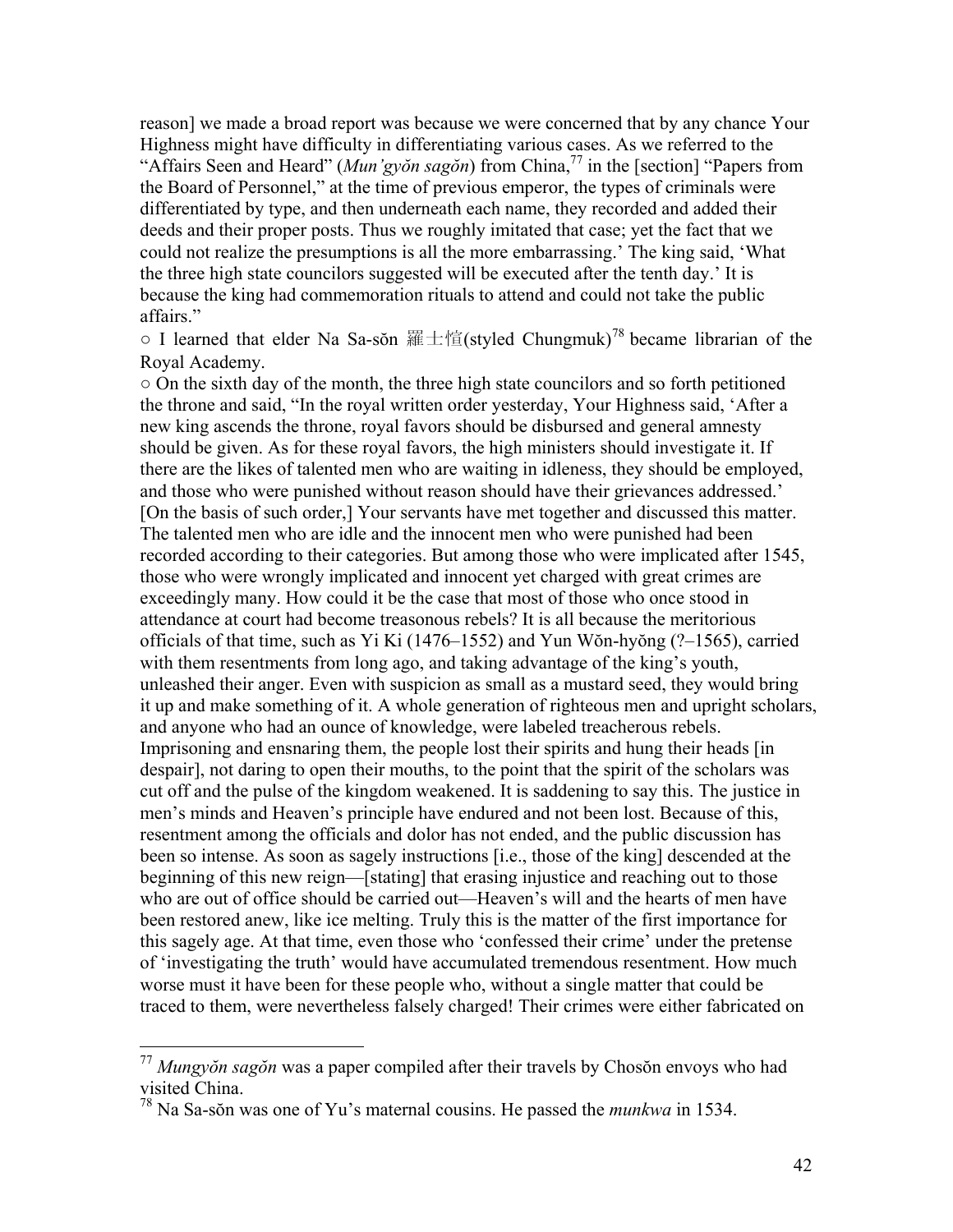account of [reports made by] spies and henchmen, or they were extracted from defaming letters written anonymously. That they were falsely accused of crimes can be seen from this. For this reason, among those who were punished at that time, we categorized them in the records according to whether they remain alive or have since perished, and putting together each person's biography, note it under his name. The crime for which he was punished at that time is also listed. We hope Your Highness takes just one glance and gets to know all clearly. We humbly request your decision. Some among them did not participate in treason, yet were punished by the rule of having their property confiscated. That has caused resentment and injustice, and it is extremely unreasonable." The king said, "Acknowledged." The high officials again gathered and discussed the matter and reported back, saying, "Kim Chŏ and the ten members of his coterie, as well as all those who are listed above, are criminals of the case of 1545. They all received heavy punishments either because they were mentioned during the interrogations under torture or because they were implicated when others testified to what they had seen and heard. [As a result of such investigations,] all of them were sentenced to the disposal of their wealth along with punishment of their family members. If you consider their sentences, it looks as if each of them committed a crime. But all those were tied together at once, and came to be [falsely] associated with great crimes. The ancients said that when a person is forced into making a confession, even if Kao Yao<sup>79</sup> himself were to preside over the case, that person's crimes would still remain even after his death. Even those who are in this category, in which their cases are extremely unjust and thus must be pardoned, received certain sentences. In addition, it is not appropriate to discuss release from below for those cases [that took place] before 1545. Therefore, we present a special report. For all the other cases, we dare to present a report."

○ Min Ch'ung-wŏn (1541–?), inspector [of the State Tribunal] (Tosa), came from Seoul around sunset and spoke to me in detail. When he bade His Majesty farewell, he saw a recorder of the Royal Secretariat (Chusŏ), [who showed him] a document concerning employment of wise scholars. On top of the list was No Su-sin (courtesy name Kwahoe), and by his name an annotation that read, "His scholarship is utterly consummate." The following one was my name, beside which the annotation read, "His scholarship is erudite and extensive," and the next was Kim Nan-sang (styled Kyeŭng), by whose name the annotation read, "He is endowed with both learning and virtue." Moreover, [the document continued to say,] all three of the people mentioned above are equipped with staggering capabilities in giving royal lectures, so that if they take up the lecture, great merit will be produced in His Majesty's studies. Also, with respect to Yi Ŏn-jŏk (1491– 1553, styled Pokko),<sup>80</sup> the document read, "He is at the pinnacle of philosophical learning

 $\overline{a}$ 

 $79$  Kao Yao is a legendary figure of Chinese antiquity. As a subject of Emperor Yao, he was known to establish the legal system, including prison.

<sup>80</sup> Yi Ŏn-jŏk of Yŏju Yi passed the higher civil service examination at the age of twentyfour and held a number of prestigious posts. At the time of the literati purge of 1545, he investigated officials as an interrogator. Yet when the incident of hanging seditious letters at Yangjae Post Station broke out in 1547, he was named one of the conspirators and banished to Kanggye, P'yŏngan Province, and died there.